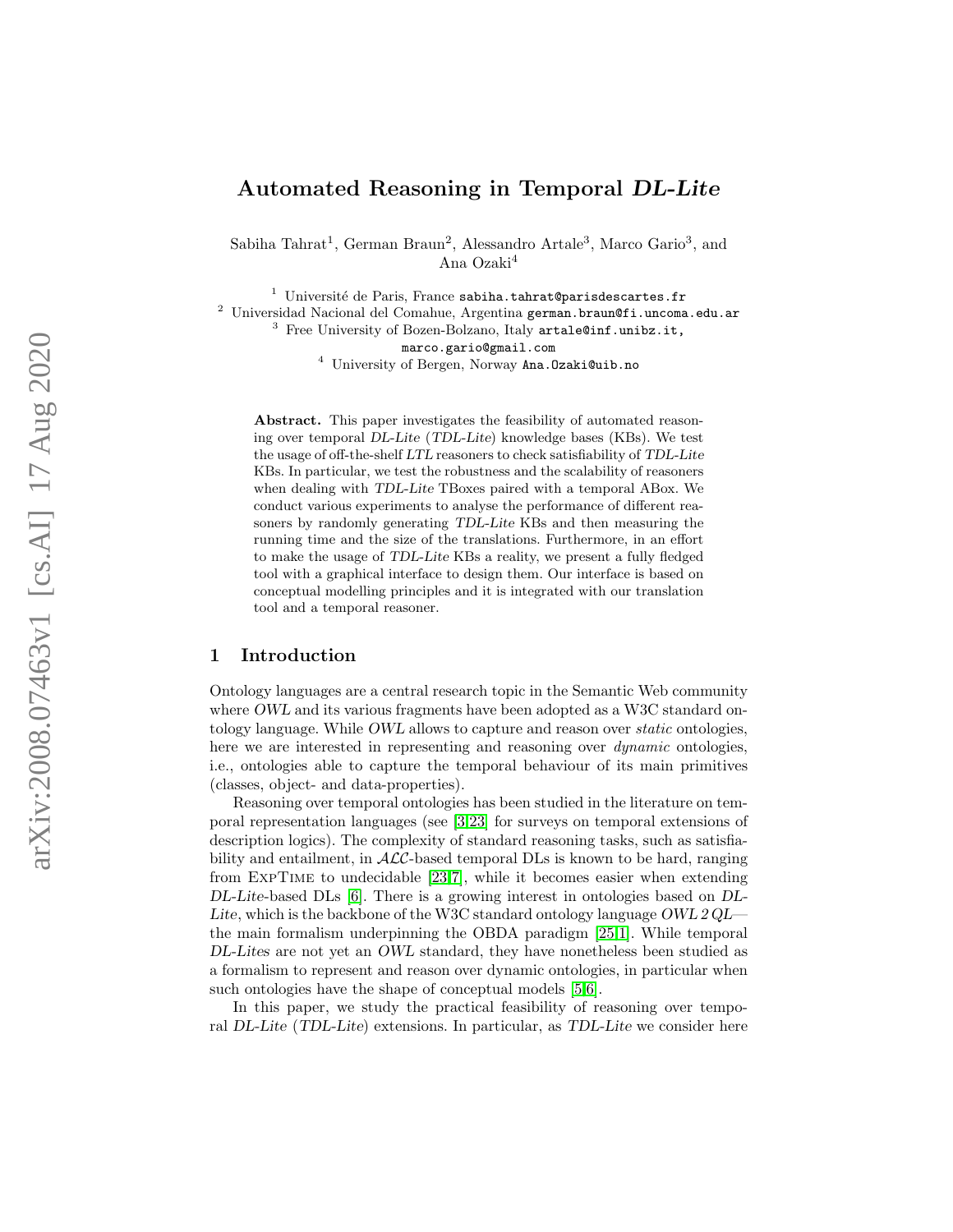the  $T_{FPX}DL\text{-}Like^{\mathcal{N}}_{bool}$  logic, the most expressive of the tractable DL-Lite family combined with LTL allowing for: full Boolean connectives in the construction of concepts, cardinalities and inverse constraints on roles, LTL-based temporal operators applied to concepts, distinction between global (i.e., time-invariant) and local roles. Ontologies in TDL-Lite are expressed via concept inclusion axioms, so called TBox, intended to express the constraints of a given application domain via axioms that hold at each point in time (i.e., a TBox expresses a global knowledge), paired with temporal assertions (i.e., a so called temporal ABox) expressing timestamped factual knowledge. The complexity of reasoning over TDL-Lite KBs, i.e., a set of TBox and ABox axioms, is known to be PSpace-complete [\[6\]](#page-18-2).

The main purpose here is to collect experimental evidences on the feasibility of automated reasoning on TDL-Lite KBs by leveraging on existing off-the-shelf LTL solvers. The key idea is to map such KBs into equisatisfiable LTL formulas by applying the mapping described by Artale et al. (2014) [\[6\]](#page-18-2). Since TDL-Lite admits both past and future operators interpreted over  $Z$  while  $LTL$  reasoners deals just with  $\mathbb N$ , in our study, we also consider the simpler logic  $T^{\mathbb N}DL$ -Lite that is able to express just future temporal formulas interpreted over N. Our main contributions are:

- (1) the development of a non-trivial extension of the tool crowd [\[9\]](#page-18-5) to draw temporal conceptual schemas, featuring an option to populate the schema with timestamped instances, which can be automatically mapped into TDL-Lite KBs;
- (2) the development of a linear equisatisfiable translation of TDL-Lite KBs into LTL formulas, with formal proofs for the strategy that removes past operators over the integers;
- (3) an experimental analysis measuring the runtime, and the size of the translation based on randomly generated TDL-Lite KBs, and an experimental analysis of toy scenarios exploiting the modelling capabilities of the language. We compare the performance of different LTL solvers on the various test cases we consider. For the randomly generated ontologies, we present benchmarks for the following cases: (i) TDL-Lite TBoxes; and (ii)  $T^{\aleph}$ DL-Lite TBoxes. As for the toy scenario, we evaluate the perfomances with ABoxes of increasing sizes.

<span id="page-1-0"></span>In the following, we present our running examples to provide an intuitive overview on the expressive power of TDL-Lite. These examples are also part of our experimental tests.

Example 1. Let's consider first the simple case of a person who might be minor or adult. This can be modelled by the following TDL-Lite TBox:

$$
\mathcal{T} = \{\text{Adult } \sqsubseteq \text{Person}, \text{Minor } \sqsubseteq \text{Person}, \text{Minor } \sqcap \text{Adult } \sqsubseteq \bot, \text{Adult } \sqsubseteq \sqcup_F \text{Adult}\}
$$

In words,  $\mathcal T$  states that minors and adults are persons, but they are disjoint. Moreover, adult is persistent in the future—expressed by the temporal operator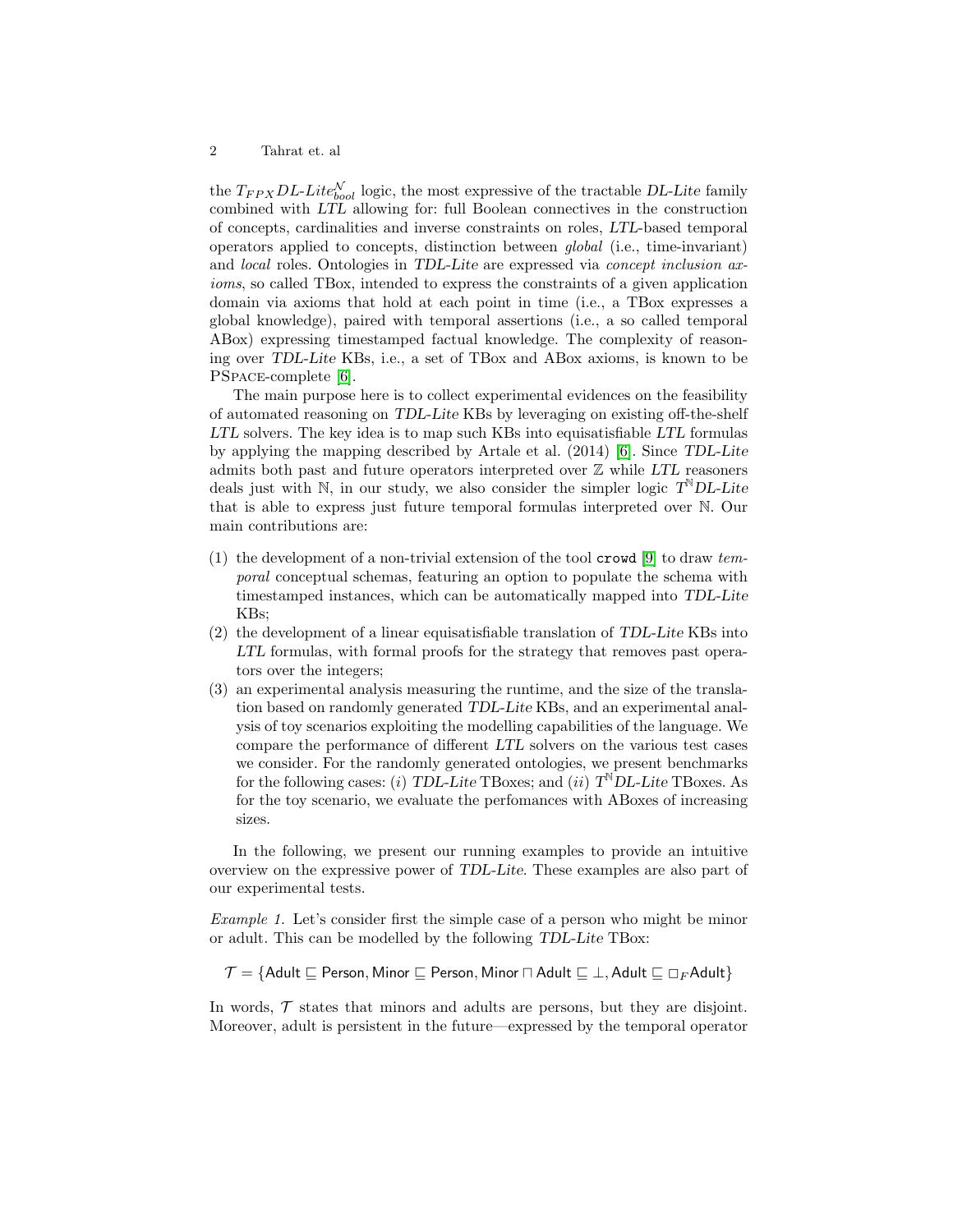always in the future  $\Box_F$ . Now, assume one wants to check the consistency of the following ABox, reporting on the status of the person John at different timestamps, w.r.t. the TBox  $\mathcal{T}$ :

 $\mathcal{A} = \{ \text{Person}(\text{John}, 0), \text{Minor}(\text{John}, 0), \text{ Adult}(\text{John}, 1), \text{Minor}(\text{John}, 2), \text{ Adult}(\text{John}, 3) \}$ 

According to the persistence of being adult together with the fact that adult is disjoint from minor, the ABox  $\mathcal A$  is inconsistent w.r.t.  $\mathcal T$ .

In the following example we show another critical case of inconsistency due to the interaction between cardinalities and global roles, i.e., binary relations whose instances are time-invariant.

<span id="page-2-1"></span>*Example 2.* Consider the following knowledge base,  $\mathcal{K} = (\mathcal{T}, \mathcal{A})$ , where the TBox assumes that each person has a Name being a global functional role (role names are distinguished being either global or local in the signature of the logic, see next Section):

> $\mathcal{T} = \{$ Person  $\sqsubseteq \geq 1$  Name, Person  $\sqsubseteq \neg \geq 2$  Name}  $\mathcal{A} = \{ \text{Person}(p_1, 0), \text{Name}(p_1, Kennedy, 0), \text{Name}(p_1, Marc, 1) \}$

In words,  $\mathcal T$  states that each person has a single name which, in turns, is a global role. On the other hand, while at each point in time,  $p_1$  has exactly one name,  $p_1$  has different names at different points in time. Thus,  $A$  violates the fact that name is both functional and global, and  $K$  is then inconsistent.

This paper is organised as follows. Section [2](#page-2-0) introduces the temporal DL TDL-Lite. Section [3](#page-4-0) describes the equisatisfiable encoding from TDL-Lite to LTL. Section [4](#page-9-0) describes the architecture of the tool we are proposing. Section [5](#page-12-0) illustrates the experimental setting and reports on the performances obtained by using different solvers to reason over TDL-Lite KBs. We report our concluding remarks in Section [6.](#page-17-0)

## <span id="page-2-0"></span>2 Temporal Description Logic

We briefly introduce the syntax and the semantics of the temporal description logic TDL-Lite. In this paper by TDL-Lite we denote the logic  $T_{FPX}$ DL-Lite $_{bool}^{\mathcal{N}},$ the fragment of  $T_{US}DL\text{-}Lite_{bool}^{\mathcal{N}}$ , introduced in [\[6\]](#page-18-2), that allows the past and future temporal operators  $\Box, \Diamond, \Diamond$ . We notice that while the complexity of  $T_{US}DL\text{-}Lite_{bool}^{\mathcal{N}},$ which allows for both U and S, is the same as  $T_{FPX} D L$ -Lite<sub>bool</sub>, U and S are barely used in conceptual modelling [\[6,](#page-18-2)[5\]](#page-18-4). We consider in this paper the nonstrict semantics of the diamond and box operators (as usual, strictness can be expressed using the next operator, e.g., strict diamond in the future is  $\mathcal{O}_F \mathcal{O}_F C$ . Let  $N_c$ ,  $N_1$  be countable sets of *concept* and *individual names*, respectively, and let  $N_G$  and  $N_L$  be countable and disjoint sets of global and local role names,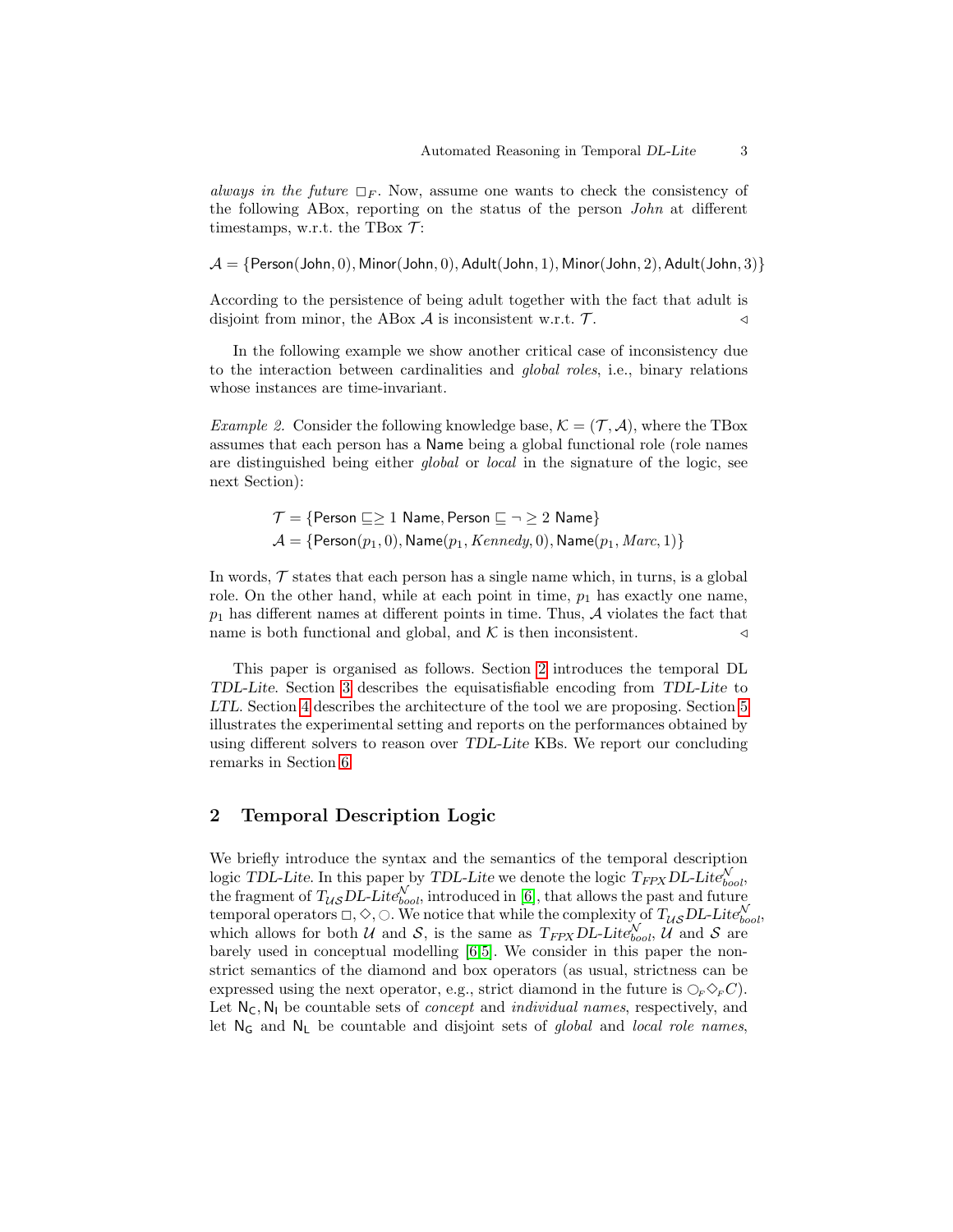respectively. The union  $N_G \cup N_L$  is the set  $N_R$  of *role names. TDL-Lite roles* R, basic concepts  $B$ , and *(temporal)* concepts  $C$  are given by the following grammar:

$$
R ::= L | L^- | G | G^-, \qquad B ::= \perp | A | \geq qR,
$$
  

$$
C ::= B | \neg C | C_1 \sqcap C_2 | \diamond_F C | \diamond_F C | \circ_F C | \circ_F C,
$$

where  $L \in \mathsf{N}_\mathsf{L}, G \in \mathsf{N}_\mathsf{G}, A \in \mathsf{N}_\mathsf{C}$ , and  $q \in \mathbb{N}, q > 0$  (given in binary).

We use standard abbreviations for concepts:  $\top := \neg \bot$ ,  $(C_1 \sqcup C_2) := \neg(\neg C_1 \sqcap$  $\neg C_2$ ,  $\exists R :=\geq 1R$ ,  $\bigcirc^{n+1}C := \bigcirc_F \bigcirc_F^n C$ , with  $n \geq 0$  (we set  $\bigcirc^0C := C$ ),  $\bigcirc^{n-1}C := \bigcirc_P \bigcirc^n_p C$ , with  $n < 0$ ,  $\Box_F C := \neg \Diamond_F \neg C$ ,  $\Box_P C := \neg \Diamond_P \neg C$ ,  $\mathbb{E} C =$  $\Box_F \Box_P C$ , and  $\otimes C = \Diamond_F \Diamond_P C$ .

A TDL-Lite axiom is either a concept inclusion (CI) of the form  $C_1 \sqsubseteq C_2$ , a concept assertion of the form  $\bigcirc^n A(a)$  or  $\bigcirc^n \neg A(a)$ , or a role assertion of the form  $\bigcirc^n R(a, b)$  or  $\bigcirc^n \neg R(a, b)$ , where  $C_1, C_2$  are TDL-Lite concepts,  $A \in N_C$ ,  $R \in N_R$ ,  $a, b \in \mathbb{N}_1$ , and  $n \in \mathbb{Z}$ . A TBox is a set of CIs and an ABox is a set of (concept and role) assertions. A TDL-Lite knowledge base, K, is a pair  $\mathcal{K} = (\mathcal{T}, \mathcal{A})$ , where  $\mathcal T$  is a TBox and  $\mathcal A$  is an ABox.

A TDL-Lite interpretation is a structure  $\mathfrak{M} = (\Delta^{\mathfrak{M}}, (\mathcal{I}_n)_{n \in \mathbb{Z}})$ , where each  $\mathcal{I}_n$  is a classical DL interpretation with non-empty domain  $\Delta^{\mathfrak{M}}$  (or simply  $\Delta$ ). We have that  $A^{\mathcal{I}_n} \subseteq \Delta^{\mathfrak{M}}$  and  $S^{\mathcal{I}_n} \subseteq \Delta^{\mathfrak{M}} \times \Delta^{\mathfrak{M}}$ , for all  $A \in \mathsf{N}_{\mathsf{C}}$  and  $S \in \mathsf{N}_{\mathsf{R}}$ . In particular, for all  $G \in \mathsf{N}_{\mathsf{G}}$  and  $i, j \in \mathbb{Z}$ ,  $G^{\mathcal{I}_i} = G^{\mathcal{I}_j}$  (denoted simply by  $G^{\mathcal{I}}$ ). Moreover,  $a^{\mathcal{I}_i} = a^{\mathcal{I}_j} \in \Delta^{\mathfrak{M}}$  for all  $a \in \mathsf{N}_1$  and  $i, j \in \mathbb{Z}$ , i.e., constants are rigid designators (with fixed interpretation, denoted simply by  $a^{\mathcal{I}}$ ). The interpretation of individuals further respects the unique name assumption UNA, i.e.,  $a^{\mathcal{I}} \neq b^{\mathcal{I}}$ if  $a \neq b$ . The stipulation that all time points share the same domain  $\Delta^{\mathfrak{M}}$  is called the constant domain assumption (meaning that objects are not created nor destroyed over time). The interpretation of roles and concepts at instant  $n \in \mathbb{Z}$  is defined as follows (where  $S \in \mathsf{N}_{\mathsf{R}}$ ):

$$
(S^{-})^{\mathcal{I}_{n}} = \{(d', d) \in \Delta^{\mathfrak{M}} \times \Delta^{\mathfrak{M}} \mid (d, d') \in S^{\mathcal{I}_{n}}\}, \qquad \perp^{\mathcal{I}_{n}} = \emptyset,
$$
  
\n
$$
(\geq qR)^{\mathcal{I}_{n}} = \{d \in \Delta^{\mathfrak{M}} \mid \sharp\{d' \in \Delta^{\mathfrak{M}} \mid (d, d') \in R^{\mathcal{I}_{n}}\} \geq q\},
$$
  
\n
$$
(\neg C)^{\mathcal{I}_{n}} = \Delta^{\mathfrak{M}} \setminus C^{\mathcal{I}_{n}}, \qquad (C_{1} \sqcap C_{2})^{\mathcal{I}_{n}} = C_{1}^{\mathcal{I}_{n}} \cap C_{2}^{\mathcal{I}_{n}},
$$
  
\n
$$
(\bigcirc_{F} C)^{\mathcal{I}_{n}} = \{d \in \Delta^{\mathfrak{M}} \mid d \in C^{\mathcal{I}_{n+1}}\}, \qquad (\bigcirc_{F} C)^{\mathcal{I}_{n}} = \{d \in \Delta^{\mathfrak{M}} \mid d \in C^{\mathcal{I}_{n-1}}\},
$$
  
\n
$$
(\bigcirc_{F} C)^{\mathcal{I}_{n}} = \{d \in \Delta^{\mathfrak{M}} \mid \exists m \in \mathbb{Z}, m \geq n : d \in C^{\mathcal{I}_{m}}\},
$$
  
\n
$$
(\bigcirc_{F} C)^{\mathcal{I}_{n}} = \{d \in \Delta^{\mathfrak{M}} \mid \exists m \in \mathbb{Z}, m \leq n : d \in C^{\mathcal{I}_{m}}\}.
$$

We say that a concept C is satisfied in  $\mathfrak{M}$  if there is  $n \in \mathbb{Z}$  such that  $C^{\mathcal{I}_n} \neq \emptyset$ . The *satisfaction of an axiom in*  $\mathfrak{M}$  is defined as follows:

$$
\mathfrak{M} \models C_1 \sqsubseteq C_2 \quad \text{iff } C_1^{\mathcal{I}_n} \subseteq C_2^{\mathcal{I}_n} \text{ for all } n \in \mathbb{Z},
$$
  
\n
$$
\mathfrak{M} \models \bigcirc^n A(a) \quad \text{iff } a^{\mathcal{I}} \in A^{\mathcal{I}_n}, \qquad \mathfrak{M} \models \bigcirc^n \neg A(a) \quad \text{iff } a^{\mathcal{I}} \notin A^{\mathcal{I}_n},
$$
  
\n
$$
\mathfrak{M} \models \bigcirc^n R(a, b) \text{ iff } (a^{\mathcal{I}}, b^{\mathcal{I}}) \in R^{\mathcal{I}_n}, \qquad \mathfrak{M} \models \bigcirc^n \neg R(a, b) \text{ iff } (a^{\mathcal{I}}, b^{\mathcal{I}}) \notin R^{\mathcal{I}_n}.
$$

CIs are interpreted globally while assertions are interpreted relative to the initial time point, 0. A KB  $\mathcal{K} = (\mathcal{T}, \mathcal{A})$  is *satisfiable*, written  $\mathfrak{M} \models \mathcal{K}$ , if all axioms in  $\mathcal T$  and  $\mathcal A$  are satisfied in some  $\mathfrak M$ .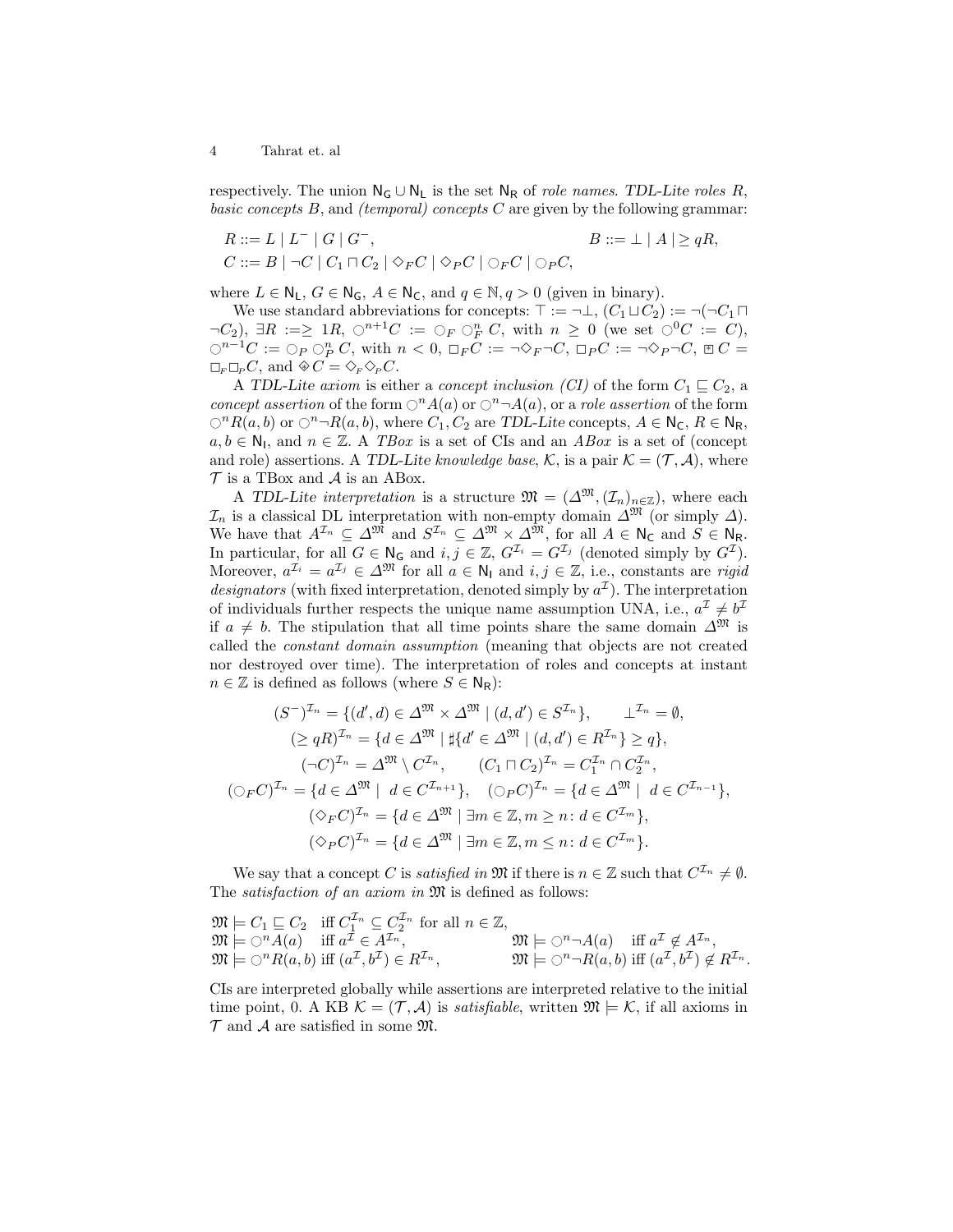## <span id="page-4-0"></span>3 Reduction to LTL

This section contains the reduction of a TDL-Lite KB,  $K$ , into an LTL formula. In the following, we distinguish  $LTL<sub>P</sub>$ , using both past and future operators interpreted over Z, from LTL, using only future operators interpreted over N. We first report the equisatisfiable reduction presented in [\[6\]](#page-18-2), where  $K$  is first reduced to a first-order temporal formula with one free variable,  $\mathcal{QTL}_1$ , and then to an  $LTL<sub>P</sub>$  formula. We then present an equisatisfiable translation of the  $LTL<sub>P</sub>$  formula into LTL. We consider also the simpler case where there are no temporal past operators, and axioms (including ABox assertions) are interpreted over  $\mathbb N$  (with the obvious semantics). We denote this language by  $T^{\mathbb N}DL\text{-}Lite$ .

## <span id="page-4-2"></span>3.1 Reduction to  $\mathcal{QTL}_1$

To define the translation of a TDL-Lite KB into  $\mathcal{QTL}_1$ —the fragment of firstorder temporal formulas with one free variable— we first define the translation of concepts (see [\[6,](#page-18-2) Sect.4.2]). Given a TDL-Lite concept  $C$ , we inductively define the  $\mathcal{QTL}_1$ -formula  $C^*(x)$  as:

$$
A^* = A(x), \qquad \perp^* = \perp, \qquad (\geq q R)^* = E_q R(x),
$$
  

$$
(\mathbb{O}C)^* = \mathbb{O}C^*, \qquad (C_1 \sqcap C_2)^* = C_1^* \wedge C_2^*, \qquad (\neg C)^* = \neg C^*.
$$

where  $\mathbb{O} \in \{ \mathcal{O}_F, \mathcal{O}_P, \mathcal{O}_F, \mathcal{O}_P, \mathcal{O}_F, \mathcal{O}_P \}$ , and  $E_q R(x)$  unary predicates capturing the at-least cardinalities for roles. Now, the translation  $\mathcal{T}^{\dagger}$  of a TBox  $\mathcal{T}$  is the conjunction of:

$$
\bigwedge_{C_1 \sqsubset C_2 \in \mathcal{T}} \forall x \left( C_1^*(x) \to C_2^*(x) \right), \tag{1}
$$

$$
\bigwedge_{R \in \text{role}_{\mathcal{K}}} \bigwedge_{q,q' \in Q_{\mathcal{T}}} \bigwedge_{\text{with } q' > q} \mathbb{E} \ \forall x \left( (\geq q' R)^*(x) \to (\geq q R)^*(x) \right), \tag{2}
$$

<span id="page-4-1"></span>
$$
\bigwedge_{R \in \text{role}_{\mathcal{K}} \text{ is global}} \bigwedge_{q \in Q_{\mathcal{T}}} \forall x \left( (\geq q R)^*(x) \to \mathbb{E} \left( \geq q R \right)^*(x) \right), \tag{3}
$$

$$
\bigwedge_{R \in \mathsf{role}_{\mathcal{K}}} \mathbb{E} \ \forall x \ \big( (\exists R)^*(x) \ \to \ \exists x \ (\exists \mathsf{inv}(R))^*(x) \big), \tag{4}
$$

where role<sub>K</sub> is the set of (global and local) role names occurring in K and their inverses,  $Q_{\mathcal{T}}$  is the union of  $\{1\}$  and the set of all numbers occurring in  $\mathcal{T}$ , and  $\text{inv}(R)$  is the inverse of R (that is,  $\text{inv}(R) = R^-$  and  $\text{inv}(R^-) = R$ , for all  $R \in N_R$ ).

It remains to explain how an ABox A is translated. For each  $n \in \mathbb{Z}$  and each role R, we define:  $\mathcal{A}_n^R := \{ R(a, b) \mid \bigcirc^m R(a, b) \in \mathcal{A} \text{ for some } m \in \mathbb{Z} \}, \text{ if } R \in \mathbb{N}_{\mathsf{G}},$ and  $\mathcal{A}_n^R := \{ R(a, b) \mid \bigcirc^n R(a, b) \in \mathcal{A} \}, \text{ if } R \in \mathbb{N}_L. \text{ Let } S \in \mathbb{N}_R, \text{ we may assume }$ w.l.o.g. that  $\bigcirc^n S(a, b) \in \mathcal{A}$  implies  $\bigcirc^n S^-(b, a) \in \mathcal{A}$ . The translation  $\mathcal{A}^{\dagger}$  of  $\mathcal{A}$  is

$$
\mathcal{A}^{\dagger} = \Phi_{\mathcal{A}} \quad \wedge \quad \bigwedge_{\bigcirc^{n} R(a,b) \in \mathcal{A}} \bigcirc^{n} (\geq q_{\mathcal{A}(a)}^{R,n} R)^{*}(a) \quad \wedge \quad \bigwedge_{\bigcirc^{n} \neg S(a,b) \in \mathcal{A}} \perp,
$$
\n
$$
\bigcirc^{n} \bigcirc^{n} S(a,b) \in \mathcal{A}^{S}_{n}
$$
\n
$$
(5)
$$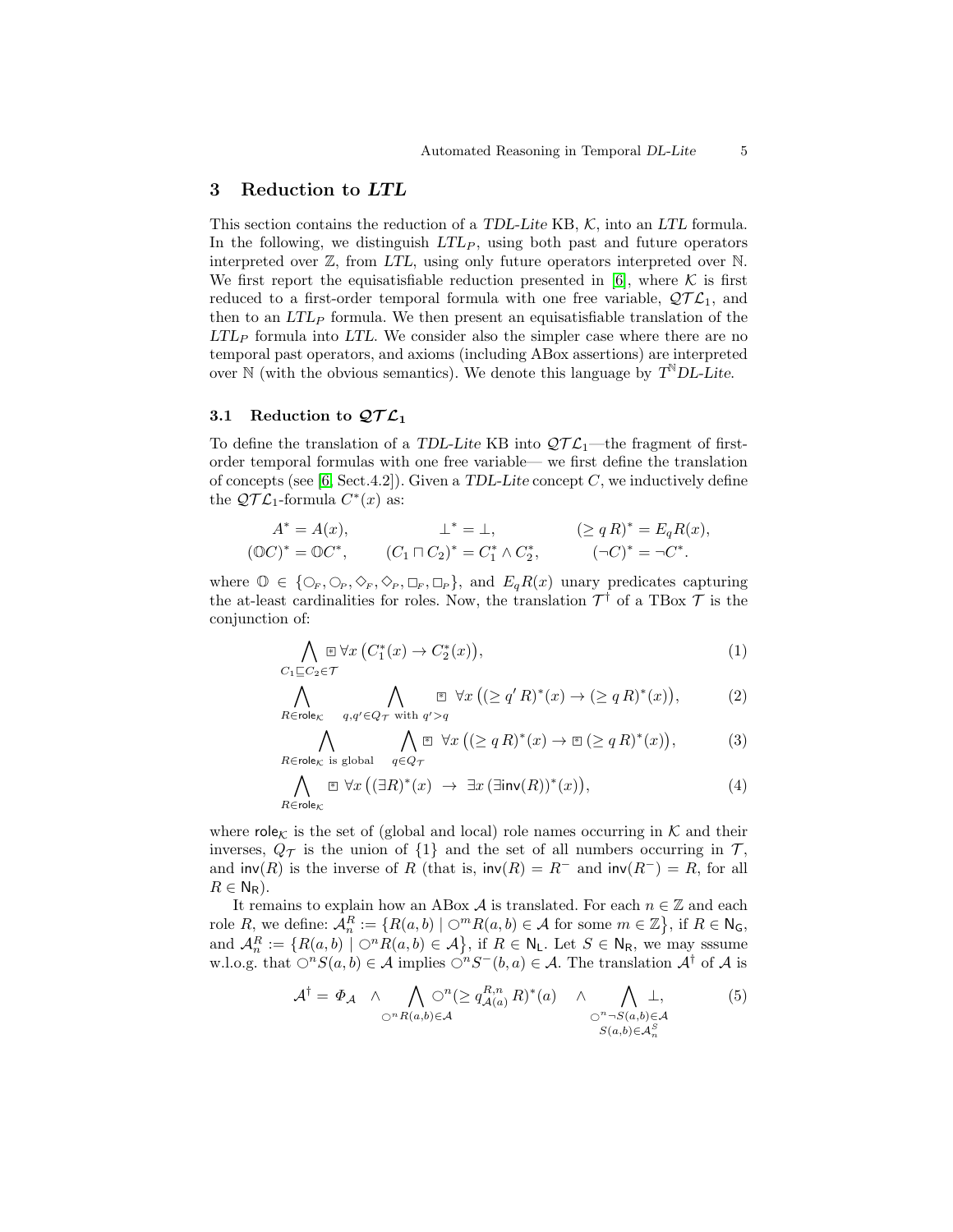where  $\Phi_{\mathcal{A}}$  is the conjunction of all concept assertions in  $\mathcal{A}$  and  $q_{A(a)}^{R,n}$  $\mathcal{A}_{\mathcal{A}(a)}^{R,n}$  is the maximun between 1 and the number of distinct b such that  $R(a, b) \in \mathcal{A}_n^R$ . The last two conjuncts of  $A^{\dagger}$  are important to ensure that (a) the number of role successors of individuals is represented using the predicates  $E_qR$  that appear in the translation for concepts and TBoxes, and that (b) the semantics of global roles is preserved by the translation. The translation of  $\mathcal{K} = (\mathcal{T}, \mathcal{A})$  into  $\mathcal{K}^{\dagger} =$  $\mathcal{T}^{\dagger} \wedge \mathcal{A}^{\dagger}$  is correct and can be computed in polynomial time [\[6\]](#page-18-2).

**Theorem 3.** [\[6\]](#page-18-2) A TDL-Lite KB K is satisfiable iff the  $QTL_1$ -formula K<sup>†</sup> is satisfiable. Moreover,  $K^{\dagger}$  can be constructed in polynomial time w.r.t. the size of  $K$ .

The translation of a  $T^{\mathbb{N}}DL$ -Lite KB is defined in the same way as for a TDL-Lite KB, except that every outer  $\mathbb{E}$  is replaced by  $\Box_F$ , while to deal with global roles [\(3\)](#page-4-1) becomes:

$$
\bigwedge_{R\in\text{role}_{\mathcal{K}}\text{ is global}}\quad \bigwedge_{q\in Q_{\mathcal{T}}}\Box_F\ \forall x\ \big(\Diamond_F(\geq q\,R)^*(x)\to\Box_F\ (\geq q\,R)^*(x)\big),
$$

Corollary 4. A T<sup>N</sup>DL-Lite KB  $K$  is satisfiable iff the  $\mathcal{QTL}_1$ -formula  $K^{\dagger}$  is satisfiable. Moreover,  $K^{\dagger}$  can be constructed in polynomial time w.r.t. the size of K.

## <span id="page-5-0"></span>3.2 Reduction to  $LTL_P$

Here we present the conversion of the  $\mathcal{QTL}_1$  translation in Subsection [3.1](#page-4-2) into an equisatisfiable  $LTL_P$ -formula [\[6,](#page-18-2) Sect.4.3]. As usual, this is done by grounding the formula. Let  $K^{\dagger}$  be the  $\mathcal{QTL}_1$  translation of a TDL-Lite KB  $\mathcal{K} = (\mathcal{T}, \mathcal{A})$ . Assume w.l.o.g. that  $K^{\dagger}$  is of the form:

$$
\text{Var}\,\forall x\,\varphi(x)\;\land\; \bigwedge_{R\in\mathsf{role}_\mathcal{K}}\text{Var}\left((\exists R)^*(x)\to\exists x\,(\exists\mathsf{inv}(R))^*(x)\right)\land\; \mathcal{A}^\dagger
$$

where  $\varphi(x)$  is a quantifier-free  $\mathcal{QTL}_1$  formula with a single variable x and only unary predicates. Now, consider the formula  $K^{\dagger'}$ 

$$
\text{E}\;\forall x\;\varphi(x)\;\land\; \bigwedge_{R\in\mathsf{role}_\mathcal{K}}\text{E}\;\forall x\left((\exists R)^*(x)\to\text{E}\;p_R\right)\land\left(p_{\mathsf{inv}(R)}\to (\exists R)^*(d_R)\right)\land\; \mathcal{A}^\dagger
$$

where, for each  $R \in \text{role}_{\mathcal{K}}$ ,  $d_R$  is a fresh constant and  $p_R$  is a fresh propositional variable. This formula does not have existential quantifiers. We define  $K^{\ddagger}$  as the result of grounding  $K^{\dagger'}$  using all constants in the formula so that the universal quantifiers can also be removed.

**Theorem 5.** [\[6\]](#page-18-2) The LTL<sub>P</sub> translation  $K^{\ddagger}$  of a TDL-Lite KB K is satisfiable iff K is satisfiable. Morever,  $K^{\ddagger}$  can be constructed from  $K^{\dagger}$  in logarithmic space w.r.t. the size of  $K$ .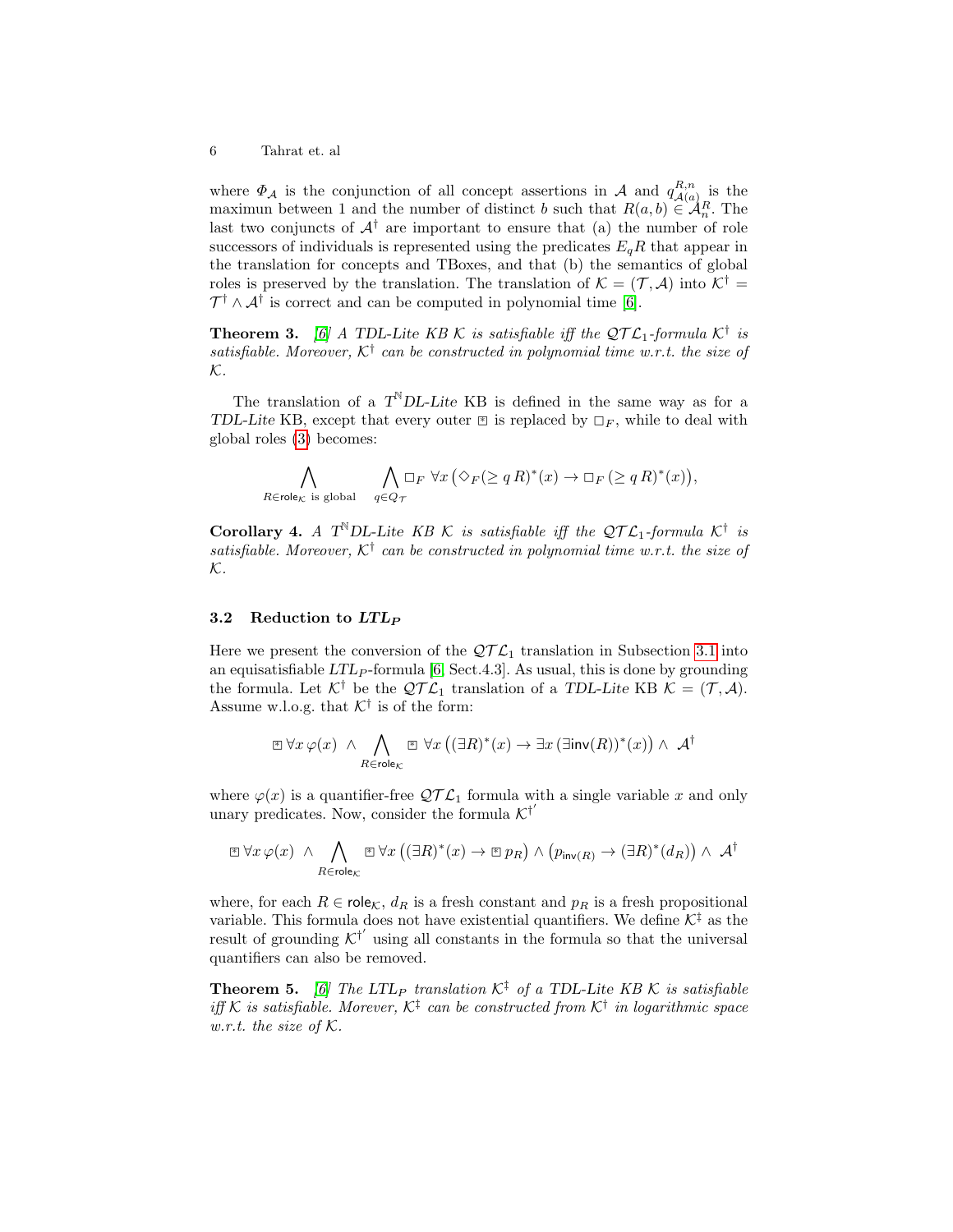<span id="page-6-0"></span>

Fig. 1:  $\mathbb Z$  timeline (left) and bending  $\mathbb Z$  over  $\mathbb N$  (right)

We now consider the  $T^{\mathbb{N}}DL$ -Lite case. Since there are no past operators, we make the translation directly into LTL (it is also a translation into  $LTL<sub>P</sub>$ ). Assume  $K^{\dagger}$  is the translation of a  $T^{N}DL$ -Lite KB into  $\mathcal{QTL}_1$ . The formula  $K^{\dagger'}$ is the same as  $\mathcal{K}^{\dagger'}$  in the TDL-Lite case, except that every  $\mathbb E$  is replaced by  $\Box_F$ and the conjuncts ranging over role<sub>K</sub> are of the form:

$$
\Box_F \forall x \left[ \Diamond_F (\exists R)^*(x) \to \Box_F p_R \right] \land \left[ p_{\mathsf{inv}(R)} \to (\exists R)^*(d_R) \right]
$$

The translation  $K^{\ddagger}$  is now obtained by grounding  $K^{\dagger'}$ .

**Corollary 6.** The  $QTL_1$  translation  $K^{\dagger}$  of a T<sup>N</sup>DL-Lite KB K is satisfiable iff the LTL-formula  $K^{\ddagger}$  is satisfiable. Also,  $K^{\ddagger}$  can be constructed in polynomial time w.r.t. the size of  $K$ .

### <span id="page-6-1"></span>3.3 Reduction from  $LTL<sub>P</sub>$  to  $LTL$

Due to the inability of various off-the-shelf reasoners to deal with past operators, we perform a further translation of the  $LTL_P$ -formula  $K^{\ddagger}$ , as defined in the previous section and containing both future and past temporal modalities, into a pure-future formula thus expressed in LTL (i.e., a formula using just future temporal modalities). In this respect, Gabbay [\[16\]](#page-19-2) showed that past temporal modalities do not add expressive power providing also an algorithm [\[15\]](#page-19-3) for translating formulas with past into pure-future formulas, preserving formula equivalence. While Gabbay's algorithm produces pure-future formulas of size non-elementary in the size of the input formula, recently Markis [\[24\]](#page-19-4) has presented an algorithm that produces equivalent pure-future formulas with an exponential blow-up. On the other hand, in case we want to maintain satisfiability, a linear in size translation, inspired by ideas from normal forms in propositional logic [\[29\]](#page-19-5), that removes past operators and preserves satisfiability when formulas are interpreted over the natural numbers has been presented in [\[17\]](#page-19-6).

In our case, we are interested in checking satisfiability of formulas with both future and past operators interpreted over Z. Thus, in the following we present a linear in size translation removing past operators preserving satisfiability when formulas are interpreted over the integers. Let  $sub(K^{\ddagger})$  be the set of all subformulas of  $K^{\ddagger}$ , the translation  $K^{\ddagger}$ <sup>N</sup> of  $K^{\ddagger}$  will be defined over the alphabet  $\Sigma_{K^{\ddagger}N}$ containing a pair of propositional variables  $A_+, A_-$  for each propositional variable A in  $sub(K^{\ddagger})$  together with a pair of propositional variables  $A_{+}^{\mathbb{O}\psi}$ ,  $A_{-}^{\mathbb{O}\psi}$  for every temporal formula  $\mathbb{O}\psi \in sub(\mathcal{K}^{\ddagger})$ , where  $\mathbb O$  stands for any of the following temporal operators:  $\bigcirc_F, \bigcirc_P, \bigcirc_F, \bigcirc_P, \bigcirc_F, \bigcirc_F$ . The main intuition is that in a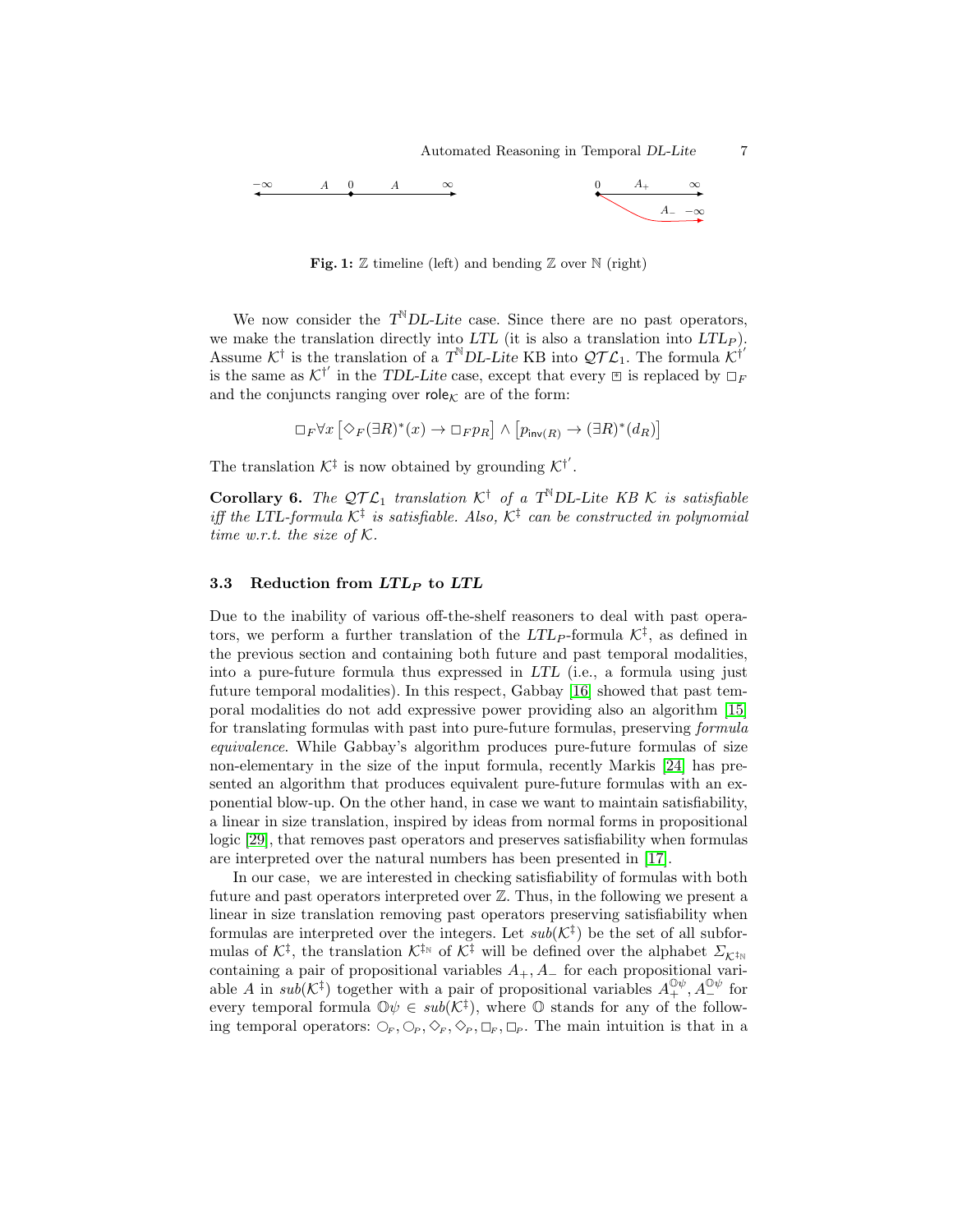model over N the propositional variable  $A_+$  at the moment of time  $n \geq 0$  has the same truth value as the propositional variable  $A$  in a model over  $\mathbb{Z}$ , whereas the propositional variable  $A_-\$  has the same truth value as  $A$  at the moment of time  $-n \leq 0$ , with the truth value of  $A_+, A_-$  coinciding at time 0 (similarly for  $A_+^{\mathbb{O}\psi}$  and  $A_-^{\mathbb{O}\psi}$ ). Intuitively, we are 'bending' the negative part of the time line obtaining two parallel time lines. The first (second, respectively) will represent the future (past) and will only be used to evaluate propositional variables  $A_{+}$ and  $A_+^{\mathbb{O}\psi}$  ( $A_-$  and  $A_-^{\mathbb{O}\psi}$ ) as shown in Figure [1.](#page-6-0) For each  $\xi \in sub(\mathcal{K}^{\ddagger})$ , we define the translations  $\overline{\xi}_+$  and  $\overline{\xi}_-$  to formulas of propositional logic over the newly defined alphabet,  $\varSigma_{\mathcal{K}^{\ddagger_{\mathbb{N}}}},$  as follows:

$$
\overline{\xi}_* = \begin{cases} A_*, & \text{if } \xi = A, \\ \neg \overline{\psi}_*, & \text{if } \xi = \neg \psi, \\ \overline{\psi}_* \wedge \overline{\phi}_*, & \text{if } \xi = \psi \wedge \phi, \\ A_*^{\oplus \psi}, & \text{if } \xi = \mathbb{O} \psi \end{cases}
$$

where either all  $*$  is + or −. Finally, we define the LTL translation  $K^{\ddagger_N}$  of  $\mathcal{K}^{\ddagger}$  as (recall that  $\Box_{P/F}$  is a syntactic sugar, omitted from the translation for simplicity):

$$
\mathcal{K}^{\dagger_{\mathbb{N}}} := \overline{\mathcal{K}}^{\dagger} + \wedge \bigwedge_{\overline{\xi}_{+} \in \Sigma_{\mathcal{K}}^{\dagger_{\mathbb{N}}}} (\overline{\xi}_{+} \leftrightarrow \overline{\xi}_{-}) \wedge
$$
\n
$$
\Box_{F} \Bigg[ \bigwedge_{\bigcirc_{F} \psi \in sub(\mathcal{K}^{\dagger})} \Big( \Big( \bigcirc_{F} \overline{\bigcirc_{F} \psi}_{-} \leftrightarrow \overline{\psi}_{-} \Big) \wedge \Big( \overline{\bigcirc_{F} \psi}_{+} \leftrightarrow \bigcirc_{F} \overline{\psi}_{+} \Big) \Big) \wedge
$$
\n
$$
\bigwedge_{\bigcirc_{F} \psi \in sub(\mathcal{K}^{\dagger})} \Big( \Big( \bigcirc_{F} \overline{\bigcirc_{F} \psi}_{+} \leftrightarrow \overline{\psi}_{+} \Big) \wedge \Big( \overline{\bigcirc_{F} \psi}_{-} \leftrightarrow \bigcirc_{F} \overline{\psi}_{-} \Big) \Big) \wedge
$$
\n
$$
\bigwedge_{\bigcirc_{F} \psi \in sub(\mathcal{K}^{\dagger})} \Big( \Big( \bigcirc_{F} \overline{\bigcirc_{F} \psi}_{-} \leftrightarrow \Big( \overline{\bigcirc_{F} \psi}_{-} \vee \bigcirc_{F} \overline{\psi}_{-} \Big) \Big) \wedge \Big( \overline{\bigcirc_{F} \psi}_{+} \leftrightarrow \bigcirc_{F} \overline{\psi}_{+} \Big) \Big) \wedge
$$
\n
$$
\bigwedge_{\bigcirc_{F} \psi \in sub(\mathcal{K}^{\dagger})} \Big( \Big( \bigcirc_{F} \overline{\bigcirc_{F} \psi}_{+} \leftrightarrow \Big( \overline{\bigcirc_{F} \psi}_{+} \vee \bigcirc_{F} \overline{\psi}_{+} \Big) \Big) \wedge \Big( \overline{\bigcirc_{F} \psi}_{-} \leftrightarrow \bigcirc_{F} \overline{\psi}_{-} \Big) \Big) \Bigg]
$$

The size of  $\mathcal{K}^{\ddagger_{\mathbb{N}}}$  is linear in the size of the original formula  $\mathcal{K}^{\ddagger}$  at the cost of extending the alphabet with new propositional variables. The extension of the alphabet is unavoidable as it is well-known that  $LTL<sub>P</sub>$  is exponentially more succinct than an equivalent LTL formula [\[24\]](#page-19-4). By an inductive argument we can prove the following.

## **Theorem 7.**  $K^{\ddagger}$  is satisfiable iff the pure future translation  $K^{\ddagger}$ <sup>N</sup> is satisfiable.

*Proof.* (⇒) In the following we are using the notation  $\mathfrak{M} = (\Delta^{\mathfrak{M}},(\mathcal{I}_n)_{n\in\mathbb{N}})$  as an LTL interpretation with the obvious meaning. Let  $\mathfrak{M}, 0 \models \mathcal{K}^{\ddagger}$ . We then define an interpretation  $\mathfrak{M}' = (\Delta^{\mathfrak{M}}, (\mathcal{I}'_n)_{n \in \mathbb{N}})$  over the alphabet  $\Sigma_{\mathcal{K}^{\ddagger} N}$ , as follows, for  $n \geq 0$ :

$$
A_+^{\mathcal{I}'_n}=A^{\mathcal{I}_n},\quad A_-^{\mathcal{I}'_n}=A^{\mathcal{I}_{-n}},\quad (A_+^{\mathbb{Q}\psi})^{\mathcal{I}'_n}=(\mathbb{Q}\psi)^{\mathcal{I}_n},\quad (A_-^{\mathbb{Q}\psi})^{\mathcal{I}'_n}=(\mathbb{Q}\psi)^{\mathcal{I}_{-n}}.
$$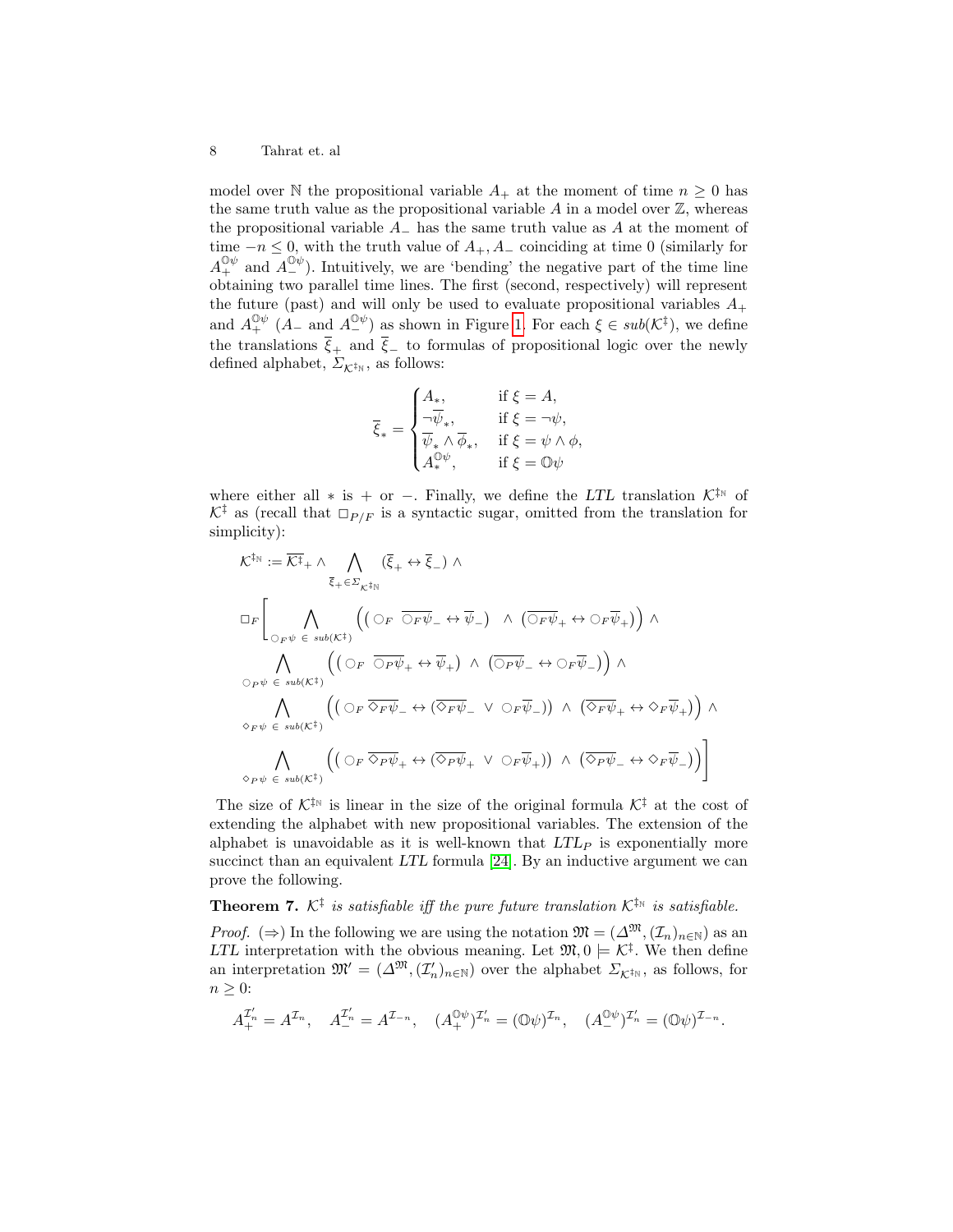By an easy induction argument and the definition of  $\mathfrak{M}'$  the following holds:

**Lemma 8.** For any  $\psi \in sub(\mathcal{K}^{\ddagger})$ , for any  $\mathfrak{M}$ , and any  $n \in \mathbb{N}$  the following holds:

<span id="page-8-0"></span>
$$
\mathfrak{M}, n \models \psi \quad \text{iff} \quad \mathfrak{M}', n \models \overline{\psi}_+ \tag{6}
$$

$$
\mathfrak{M}, -n \models \psi \quad \text{iff} \quad \mathfrak{M}', n \models \overline{\psi}_{-}
$$
 (7)

From the above lemma it follows that  $\mathfrak{M}'$ ,  $0 \models \overline{K^{\ddagger}}_{+}$ , while the fact that  $\mathfrak{M}'$ ,  $0 \models$  $\bigwedge_{\overline{\xi}_+ \in \Sigma_{\mathcal{K}^{\dagger_{\mathbb{N}}}}}\left(\overline{\xi}_+ \leftrightarrow \overline{\xi}_-\right)$  is a direct consequence of the definition of  $\mathfrak{M}'$ .

It remains to be shown that for any temporal subformula in  $sub(K^{\ddagger})$  the corresponding conjunct in  $K^{\ddagger_{\mathbb{N}}}$  is satisfiable in  $\mathfrak{M}'$ . We show the case where  $\Diamond_F \psi \in sub(\mathcal{K}^{\ddagger})$ . We start by showing that, for all  $n \geq 0$ ,  $\mathfrak{M}', n \models (\overline{\Diamond_F \psi}_+ \leftrightarrow \overline{\Diamond_F \psi}_+)$  $\Diamond_F \overline{\psi}_+$ ). By  $\mathfrak{M}'$  definition,  $\mathfrak{M}'$ ,  $n \models \overline{\Diamond_F \psi}_+$  iff  $\mathfrak{M}, n \models \Diamond_F \psi$  iff,  $\exists m \geq n$  s.t.  $\mathfrak{M}, m \models \psi$ , iff, by Lemma [8,](#page-8-0)  $\mathfrak{M}'$ ,  $m \models \overline{\psi}_+, \text{ iff, } \mathfrak{M}'$ ,  $n \models \Diamond_F \overline{\psi}_+.$  We now show that, for all  $n \geq 0$ ,  $\mathfrak{M}'$ ,  $n \models (\bigcirc_F \overline{\Diamond_F \psi} \rightarrow \overline{\Diamond_F \psi} \rightarrow \vee \bigcirc_F \overline{\psi} \rightarrow \mathfrak{M}'$ ,  $n \models \bigcirc_F \overline{\Diamond_F \psi} \rightarrow \mathfrak{M}'$ iff  $\mathfrak{M}', n+1 \models \overline{\Diamond_F \psi}_-,$  iff, by definition of  $\mathfrak{M}', \mathfrak{M}, -n-1 \models \Diamond_F \psi$ , iff, either  $\mathfrak{M}, -n-1 \models \psi$  or  $\mathfrak{M}, -n \models \Diamond_F \psi$  iff, by Lemma [8,](#page-8-0) either  $\mathfrak{M}', n+1 \models \overline{\psi}_$ or  $\mathfrak{M}'$ ,  $n \models \overline{\Diamond_F \psi}$  iff  $\mathfrak{M}'$ ,  $n \models \overline{\Diamond_F \psi}$  or  $\mathfrak{M}'$ ,  $n \models \overline{\Diamond_F \psi}$ . The other temporal subformulas can be treated in a similar way.

 $(\Leftarrow)$  We show the following lemma from which this direction easily follows.

**Lemma 9.** Let  $\varphi$  be a LTL<sub>P</sub> formula,  $\varphi^{\mathbb{N}}$  its pure-future translation and  $\mathfrak{M}'$  a model, i.e.,  $\mathfrak{M}', 0 \models \varphi^{\mathbb{N}}$ , then there exists an interpretation  $\mathfrak{M}$  s.t., for every  $\psi \in sub(\varphi)$  and  $n \in \mathbb{Z}$ , the following holds

$$
\mathfrak{M}, n \models \psi \text{ iff } \begin{cases} \mathfrak{M}', n \models \overline{\psi}_{+}, \text{ if } n \ge 0 \\ \mathfrak{M}', -n \models \overline{\psi}_{-}, \text{ if } n < 0 \end{cases}
$$

*Proof.* We define the interpretation  $\mathfrak{M}$  as follows, for each propositional atom  $A \in sub(\varphi)$ :

$$
\mathfrak{M}, n \models A \text{ iff } \begin{cases} \mathfrak{M}', n \models \overline{A}_+, \text{ if } n \ge 0 \\ \mathfrak{M}', -n \models \overline{A}_-, \text{ if } n < 0 \end{cases}
$$

The proof is by structural induction. The base case holds by definition of M.  $\psi = \psi_1 \wedge \psi_2$ . Let  $n \geq 0$ ,  $\mathfrak{M}, n \models \psi$ , iff,  $\mathfrak{M}, n \models \psi_1$  and  $\mathfrak{M}, n \models \psi_2$ , iff, by induction,  $\mathfrak{M}'$ ,  $n \models \overline{\psi_1}_+$  and  $\mathfrak{M}'$ ,  $n \models \overline{\psi_2}_+$ , iff,  $\mathfrak{M}'$ ,  $n \models \overline{\psi_1 \wedge \psi_2}_+$ . Similarly for the case  $n < 0$ .

In a similar way we can prove the other boolean connectives. We thus proceed with the temporal subformulas.

 $\psi = \Diamond_F \alpha$ . We use the following facts (that hold by the assumption that  $\mathfrak{M}', 0 \models$  $\varphi^{\mathbb{N}}$ : for all  $\ell \in \mathbb{N}$ 

<span id="page-8-2"></span><span id="page-8-1"></span>
$$
\mathfrak{M}', \ell \models (\bigcirc_F \overline{\Diamond_F \alpha} \_ \leftrightarrow \overline{\Diamond_F \alpha} \_ \ \lor \ \bigcirc_F \overline{\alpha} \_ )
$$
 (8)

$$
\mathfrak{M}', \ell \models (\overline{\diamondsuit_F \alpha}_+ \leftrightarrow \diamondsuit_F \overline{\alpha}_+) \tag{9}
$$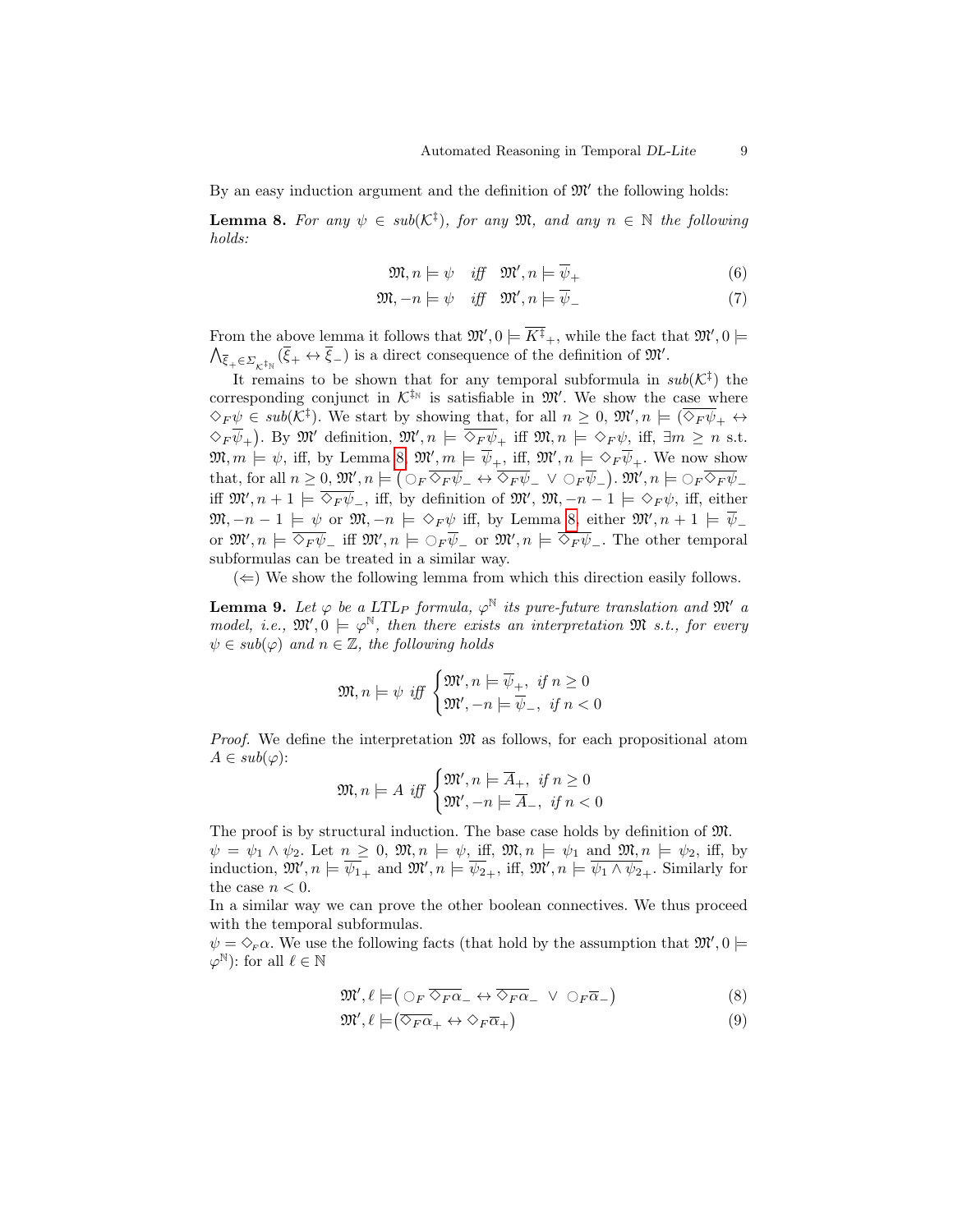Now,  $\mathfrak{M}, n \models \psi$  iff (we consider the nearest m where  $\alpha$  holds)

$$
\exists m \ge n \text{ such that } \mathfrak{M}, m \models \alpha \text{ and, for any } n \le m' < m, \mathfrak{M}, m' \not\models \alpha. \tag{10}
$$

We distinguish the case  $n \geq 0$  from  $n < 0$ . Let's first consider  $n \geq 0$ . Then,  $m \geq 0$  and [\(10\)](#page-9-1) holds iff, by induction,  $\mathfrak{M}', m \models \overline{\alpha}_+$ , and  $\mathfrak{M}', m' \not\models \overline{\alpha}_+$ , iff,  $\mathfrak{M}', n \models \Diamond_F \overline{\alpha}_+, \text{ iff, by (9), } \mathfrak{M}', n \models \overline{\Diamond_F \alpha}_+. \text{ Let's now consider the case } n < 0.$  $\mathfrak{M}', n \models \Diamond_F \overline{\alpha}_+, \text{ iff, by (9), } \mathfrak{M}', n \models \overline{\Diamond_F \alpha}_+. \text{ Let's now consider the case } n < 0.$  $\mathfrak{M}', n \models \Diamond_F \overline{\alpha}_+, \text{ iff, by (9), } \mathfrak{M}', n \models \overline{\Diamond_F \alpha}_+. \text{ Let's now consider the case } n < 0.$ Here we distinguish the two directions of the iff, and we further distinguish whether  $m \geq 0$  or  $m < 0$ . Let's first consider the case  $m < 0$ , then, by [\(10\)](#page-9-1) and induction,  $\mathfrak{M}, n \models \psi$  iff

<span id="page-9-3"></span><span id="page-9-2"></span><span id="page-9-1"></span>
$$
\mathfrak{M}', -m \models \overline{\alpha}_{-}, \text{ and } \mathfrak{M}', -m' \not\models \overline{\alpha}_{-}
$$
 (11)

If [\(11\)](#page-9-2) holds, then,  $\mathfrak{M}', -m-1 \models \bigcirc_F \overline{\alpha}_-$ , and by [\(8\)](#page-8-2),  $\mathfrak{M}', -m-1 \models \bigcirc_F \overline{\Diamond_F \alpha}_$ i.e.,  $\mathfrak{M}'$ ,  $-m \models \overline{\diamond_{F}\alpha}$ . Now, either  $m = n$  and we are done, or again by [\(8\)](#page-8-2),  $\mathfrak{M}'$ ,  $-n \models \overline{\Diamond_F \alpha}$ . Let now be  $m \geq 0$ , then, by [\(10\)](#page-9-1) and induction,  $\mathfrak{M}, n \models \Diamond_F \alpha$ iff

$$
\mathfrak{M}', m \models \overline{\alpha}_{+}, \text{ and } \mathfrak{M}', m' \not\models \overline{\alpha}_{+}, \text{ for any } 0 \leq m' < m, \text{ and}
$$

$$
\mathfrak{M}', -m'' \not\models \overline{\alpha}_{-}, \text{ for any } n \leq m'' < 0 \quad (12)
$$

Then,  $\mathfrak{M}'$ ,  $0 \models \Diamond_F \overline{\alpha}_+$ , and by  $(9)$ ,  $\mathfrak{M}'$ ,  $0 \models \overline{\Diamond_F \alpha}_+$ , and by the second conjunct in  $\varphi^{\mathbb{N}}, \mathfrak{M}', 0 \models \overline{\Diamond_F \alpha}_-,$  and by  $(8), \mathfrak{M}', -n \models \overline{\Diamond_F \alpha}_-.$  $(8), \mathfrak{M}', -n \models \overline{\Diamond_F \alpha}_-.$  It remains to be proved the viceversa, for the case  $n < 0$ , i.e., if  $\mathfrak{M}'$ ,  $-n \models \overline{\Diamond_F \alpha}$ , then  $\mathfrak{M}, n \models \Diamond_F \alpha$ . It's enough to show that either [\(11\)](#page-9-2) or [\(12\)](#page-9-3) hold. Indeed, let  $\mathfrak{M}', -n \models \overline{\Diamond_F \alpha}_-,$  then,  $\mathfrak{M}'$ ,  $-n-1 \models \bigcirc_F \overline{\Diamond_F \alpha}$ , and by [\(8\)](#page-8-2), either there is m such that  $n \leq m < 0$ and [\(11\)](#page-9-2) holds, or  $\mathfrak{M}', 0 \models \overline{\diamond_{F}\alpha}$ , and by the second conjunct in  $\varphi^{\mathbb{N}}, \mathfrak{M}', 0 \models$  $\overline{\diamondsuit_F \alpha}_+$ , and by [\(9\)](#page-8-1),  $\mathfrak{M}', 0 \models \diamond_F \overline{\alpha}_+$ . Thus, [\(12\)](#page-9-3) holds and we are done. The other cases are similar and left to the reader.

## <span id="page-9-0"></span>4 Implementation

In this section, we describe the main components of our implementation. We first present the transformation framework, where TDL-Lite KBs are mapped to LTL formulas, and then we describe the graphical web tool for generating  $\mathcal{ER}_{\mathcal{V}\mathcal{T}}$  temporal diagrams (see [\[5\]](#page-18-4) for details on mapping  $\mathcal{ER}_{\mathcal{V}\mathcal{T}}$  to a TDL-Lite TBox, we discuss this more in Subsection [4.2\)](#page-11-0). The suite of tools involved in this framework is composed by a core Java library, a visual tool for  $\mathcal{E} \mathcal{R}_{V\mathcal{T}}$  diagrams and an API to connect them. All of the tools are open source and are available at <https://bitbucket.org/gilia/workspace/projects/TCROW>.

### 4.1 The Transformation Framework

Here we comment on our framework. As shown in Figure [2,](#page-10-0) by using our suite of tools one can reason over TDL-Lite KBs. We consider two forms of input. In the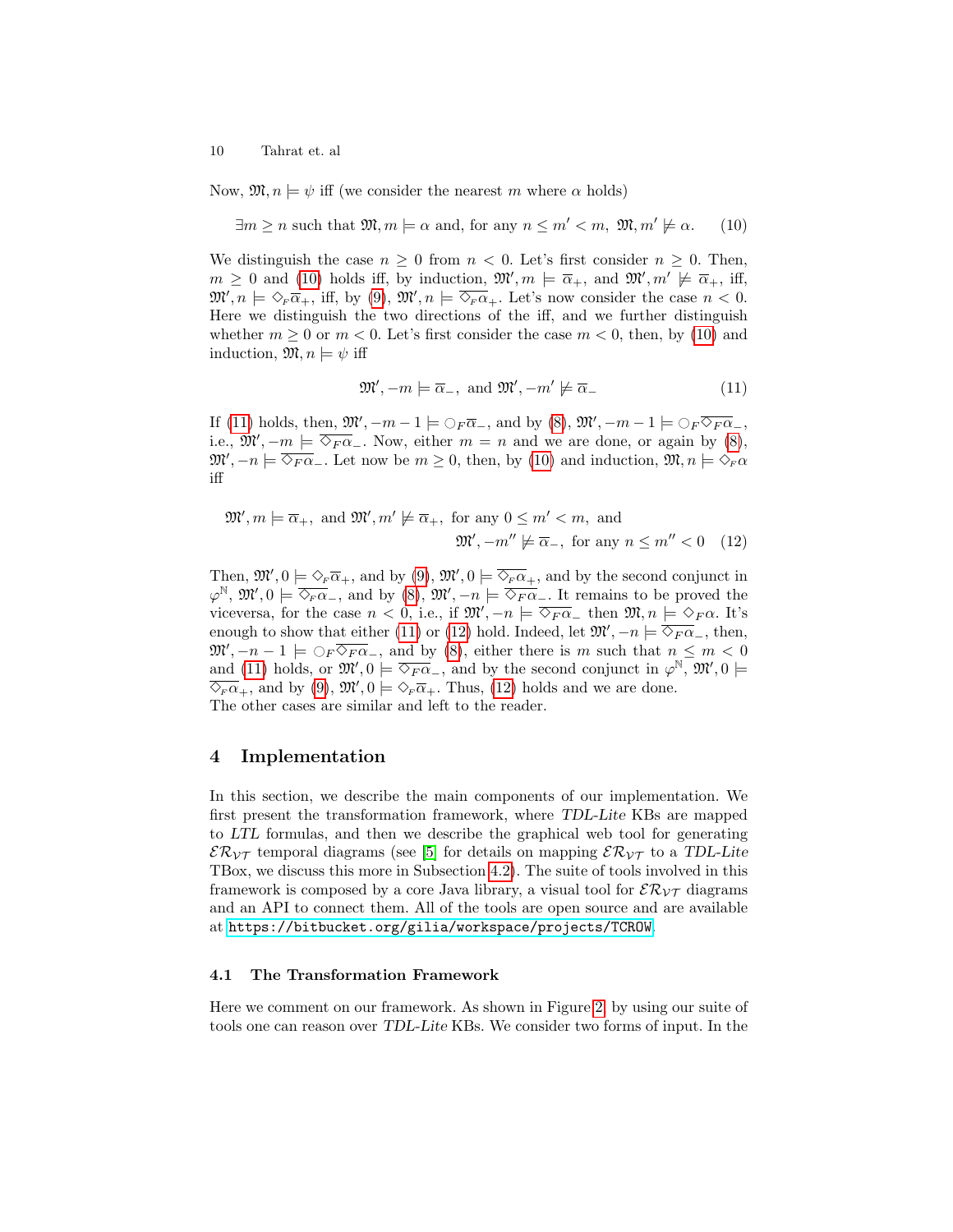<span id="page-10-0"></span>

Fig. 2: Translation Steps

first one, the user draws a temporal conceptual schema using the  $\mathcal{ER}_{V\mathcal{T}}$  modelling language which is then automatically mapped into a TDL-Lite TBox. The graphical interface also allows users to insert temporal data, which is mapped into an ABox. In the second, the tool receives as input a TDL-Lite KB directly within the Java code. Since the OWL language does not support the temporal dimension, we have created ad-hoc methods for capturing TDL-Lite KBs in the tool. As mentioned in the Introduction, the tool contains an implementation of the translation of TDL-Lite KBs into LTL formulas (Section [3\)](#page-4-0). This allows the use of off-the-shelf LTL solvers to perform satisfiability checks for TDL-Lite KBs. The translation is a process with (at most) five main stages:

- 1. Translate the input  $\mathcal{ER}_{\mathcal{V}\mathcal{T}}$  temporal diagram into a TDL-Lite TBox;
- 2. Mapping the resulting TBox (with the possible addition of ABox assertions) into a  $\mathcal{QTL}_1$  formula (as in Section [3.1\)](#page-4-2);
- 3. Remove the past operators (see Section [3.3\)](#page-6-1);
- 4. Obtain the LTL translation via the grounding (see Section [3.2\)](#page-5-0); and
- 5. Adapt the resulting LTL formula according to the syntax of the corresponding solver.

There are two shortcuts for this process (see Figure [2\)](#page-10-0). The first is when the TDL-Lite KB is encoded directly within the Java code. The second is when the ontology does not contain past operators, i.e., it is expressed is the  $T^{\mathbb{N}}DL$ -Lite logic. While for clarity of presentation, Section [3.3](#page-6-1) describes the removal of past modalities as a translation from  $LTL<sub>P</sub>$  to  $LTL$ , in the current implementation we remove past operators already from the  $\mathcal{QTL}_1$  encoding and then grounding the resulting formula, still obtaining an equisatisfiable LTL translation.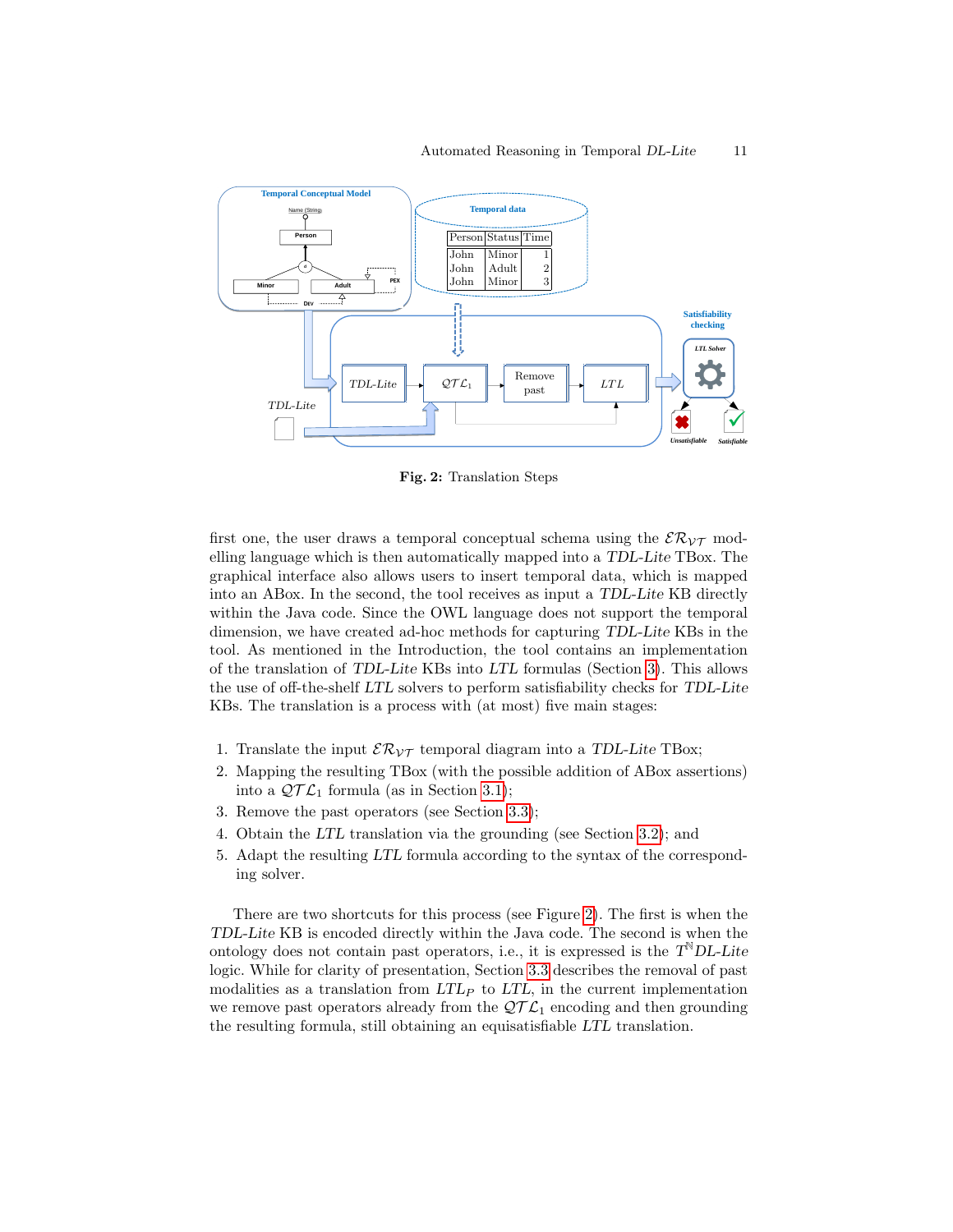<span id="page-11-2"></span>

Fig. 3:  $\mathcal{ER}_{\mathcal{VT}}$  graphical interface

Fig. 4: Widget to add temporal data

### <span id="page-11-0"></span>4.2 The  $\mathcal{ER}_{\mathcal{VT}}$  Web Tool

Involving knowledge engineers, domain experts and end-users in the construction, maintenance, and use of conceptual models requires a strong interaction between them. The use of common languages along with appropriate methodologies is a way to effectively manage such interactions and to successfully guide the whole process. However, methodologies for conceptual modelling appear to be fragmented across several tools and workarounds [\[30\]](#page-19-7), and visualisation methods proposed are weakly integrated to logic-based reasoning tools [\[8\]](#page-18-6).

Based on these motivations, we have developed an open source graphical tool for designing  $\mathcal{ER}_{\mathcal{VT}}$  temporal diagrams [\[2](#page-18-7)[,4,](#page-18-8)[5\]](#page-18-4), named crowd- $\mathcal{ER}_{\mathcal{VT}}{}^5$  $\mathcal{ER}_{\mathcal{VT}}{}^5$  and based on the architecture presented in [\[9\]](#page-18-5). The idea behinds the tool is: (i) to define a suitable abstraction level for temporal modelling tasks involving both users and the underlying methodologies of conceptual data modelling; and (ii) to understand better how logic-based knowledge representation systems can be integrated with visual languages in a tool.

crowd- $\mathcal{ER}_{\mathcal{V}\mathcal{T}}$  supports temporal conceptual modelling in  $\mathcal{ER}_{\mathcal{V}\mathcal{T}}$  providing a visual environment, a comprehensive set of  $\mathcal{ER}_{VT}$  primitives, and an interface to off-the-shelf reasoners as depicted in Figure [2.](#page-10-0) Moreover, the tool provides an interface to add temporal data assertions (i.e., a temporal ABox) to populate the  $\mathcal{ER}_{\mathcal{V}\mathcal{T}}$  model. Once both the  $\mathcal{ER}_{\mathcal{V}\mathcal{T}}$  diagram and the temporal data have been specified, they are jointly sent to the server, where they are ultimately translated into LTL. When the reasoning process ends, the tool provides a link where the user can download the intermediate translations, including the TDL-Lite TBox and ABox encodings, the respective  $\mathcal{QTL}_1$  translations, the encoding where past operators have been removed (if any), the final LTL formula, and the output of a reasoner.

<span id="page-11-1"></span> $^5$  [http://crowd.fi.uncoma.edu.ar/ervt-gui/erd\\_editor.php](http://crowd.fi.uncoma.edu.ar/ervt-gui/erd_editor.php)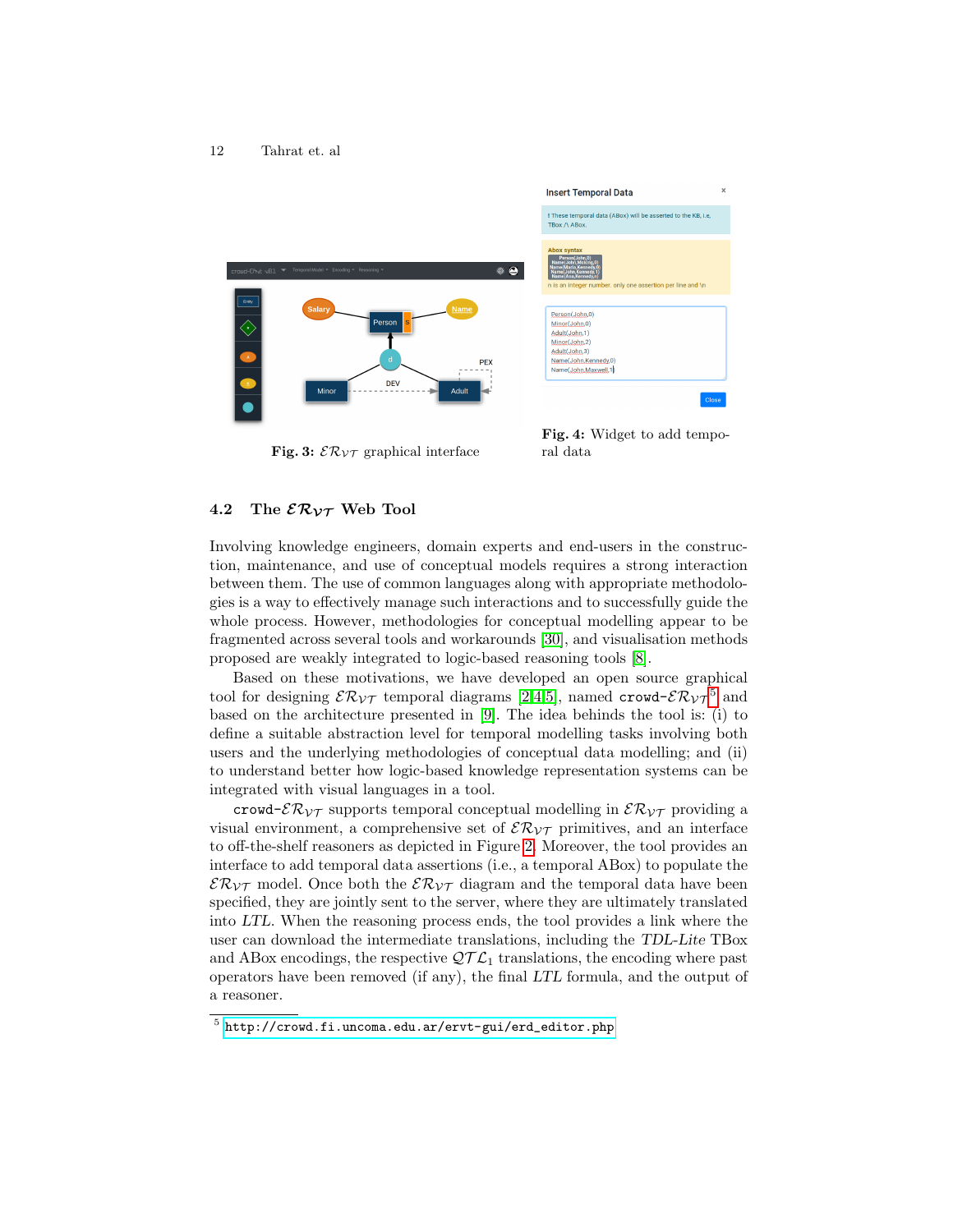To show how the tool works, we revisit the running examples introduced in Section [1](#page-1-0) showing the corresponding  $\mathcal{E} \mathcal{R}_{V\mathcal{T}}$  diagram, and the temporal data assertions. Figures [3](#page-11-2) and [4](#page-11-2) show the graphical interface extending Examples [1-](#page-1-0) [2.](#page-2-1) In addition to the entities Person, Adult and Minor, and the attribute<sup>[6](#page-12-1)</sup> Name, the tool allows to specify *visual marks* for each temporal primitive in  $\mathcal{E} \mathcal{R}_{V\mathcal{T}}$ . For example, Person is set as a *global* entity (using the S mark, standing for Snapshot following the temporal ER notation [\[5\]](#page-18-4) for global entities), while each Minor will become an Adult sometime in the future (expressed by the dotted line labeled DEV, standing for Dynamic EVolution). The axiom stating that minors and adults are disjoint is modelled as a disjoint composed ISA (the d labeled circle). The fact that every adult stays always adult in the future is captured by the dotted line labeled PEX (standing for Persistence). In Figure [4,](#page-11-2) we show the user interface to specify temporal assertions, showing the person John and his name at different timestamps.

The set of visual primitives also includes binary relationships (both global and local relationships are supported), and cardinalities are limited to the 1..1 and 0..N cases. Cardinalities on attributes are limited to just 1..1. Entities and attributes can be also tagged as global or local. Lastly, other forms of temporal operators between entities are also supported: TEX (standing for Transition EXtension) and DEX<sup>−</sup> (standing for Dynamic EXtension) (see [\[2](#page-18-7)[,4,](#page-18-8)[5\]](#page-18-4)).

## <span id="page-12-0"></span>5 Evaluation

Since there are no TDL-Lite ontologies available for testing, in our evaluation, we generated test ontologies synthetically, by extending methods applied in the context of propositional temporal logic [\[12\]](#page-18-9). We describe the test method in Subsection [5.1](#page-12-2) and our results in Subsection [5.3.](#page-14-0)

## <span id="page-12-2"></span>5.1 The Test Method

We extend the test method proposed by Daniele, Giunchiglia, and Vardi [\[12\]](#page-18-9) in the context of propositional temporal logic to our case. We analyse basic properties of the translation of TDL-Lite TBoxes into propositional temporal logic formulas. Following the mentioned method, we present two kinds of analyses.

 $-$  **Average-behaviour**: For a fixed number of N concept names and of N role names, a fixed maximum Q for the value q in basic concepts of the form  $\geq qR$ , a fixed number  $L_t$  of CIs in a TBox, and for increasing values  $L_c$  of the length of concept expressions in the TBox, we create batches  $B(F, N, L_t, L_c, Q)$  of F random TBoxes. We can then plot the results against  $L_c$  and repeat the process for different values of  $N$ ,  $Q$ , and  $L_t$ .

<span id="page-12-1"></span><sup>6</sup> Attributes in CMs associate an entity to a concrete value and are usually encoded as roles in the corresponding DL TBox encoding.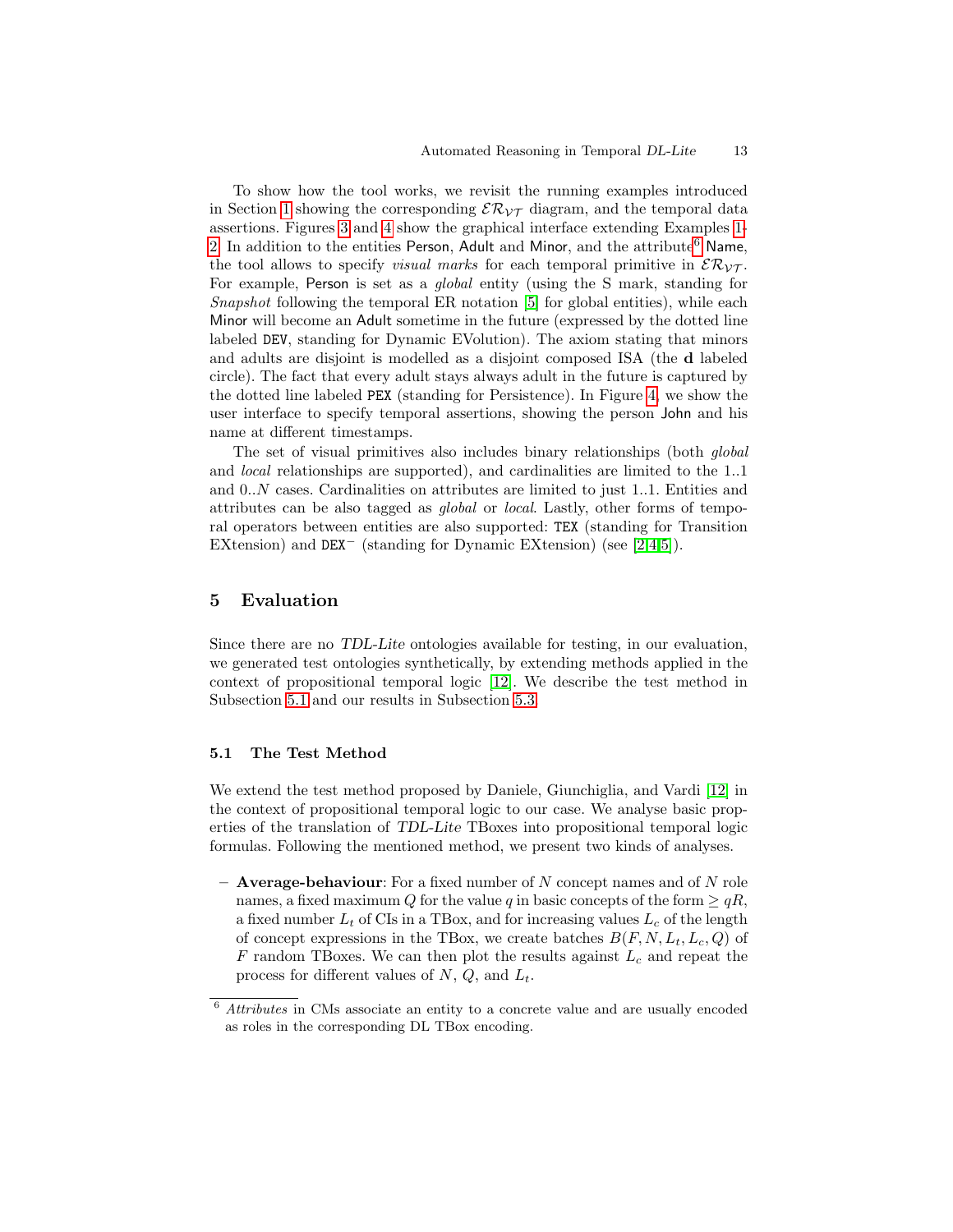– **Temporal-behaviour**: For a fixed set of parameters  $N, Q, L_t, L_c$ , and for increasing values of the probability  $P_t$  of generating the temporal operators  $\{\diamondsuit_P,\diamondsuit_F,\Box_P,\Box_F\}^7$  $\{\diamondsuit_P,\diamondsuit_F,\Box_P,\Box_F\}^7$  and the probability  $P_g$  of generating global roles, we create batches  $B(F, N, L_t, L_c, Q, P_t, P_g)$  of F random TBoxes. We can then plot the results against  $P_t$  and  $P_q$  and repeat the process for different values of  $N$ ,  $Q$ ,  $L_c$ , and  $L_t$ .

We now describe the procedure for generating random TDL-Lite TBoxes drawn uniformly from the space of TDL-Lite TBoxes with  $L_t$  CIs and concept expressions with length  $L_c$  (exactly  $L_t$  and  $L_c$ , not up to  $L_t$  and  $L_c$ ). These concept expressions are formulated with concept and role names in  $\{A_1, \ldots, A_N\}$ and  $\{R_1, \ldots, R_N\}$ , respectively, and  $q \leq Q$  in basic concepts of the form  $\geq qR$ . Since there is no risk of confusion, in what follows we omit "uniformly".

For the average-behaviour analysis, we proceed as follows. A random concept expression with length one is generated by randomly choosing a basic concept. Random concept expressions of length two are of the form  $op(C)$  where C is a random concept expression with length one and op is randomly chosen from  $U = \{\neg, \bigcirc_F, \bigcirc_P, \Diamond_F, \Diamond_P, \Box_F, \Box_P\}$ . For concept expressions with length L larger than one, op is randomly chosen from  $U\cup\{\sqcap\}$ . If op  $\in U$  (that is, op is unary) then the random concept expression is  $op(C)$ , where C is a random concept expression with length  $L-1$ . Otherwise, we randomly choose K in  $\{1,\ldots,L-2\}$  and the random concept expression is  $C \sqcap D$ , where C, D are random concept expressions with length K and  $L-K-1$ , respectively. For the temporal-behaviour analysis we use the parameter  $P_t$  to increase the chance of generating the temporal operators in  $\{\Diamond_F, \Diamond_P, \Box_F, \Box_P\}$  and the parameter  $P_r$  increase the chance of generating a global role. Random concept expressions with length one are generated as for the average-behaviour analysis. For concept expressions with length two, the concept expression is of the form  $op(C)$ , where the probability that  $op = \Diamond_F$  is  $\frac{P_t}{4}$  (same for op being  $\diamondsuit_P$ ,  $\Box_F$  or  $\Box_P$ ) and the probability that op =  $\neg$  is  $\frac{1-P_t}{3}$ (same for the other two unary operators). For concept expressions with length greater than two, op is again chosen from  $U \cup \{\Box\}$  but now we have  $\frac{1-P_t}{4}$  for the probability that op is  $\neg$  (same for  $\bigcirc_F, \bigcirc_P, \Box$ ). We have also generated ABoxes randomly, using the concept and role names occurring in TBoxes.

We are interested in investigating how different logical constructs of TDL-Lite TBoxes affect the size of the translation, the time for computing the translation, and the time for deciding satisfiability using tools designed for LTL. In the temporal-behaviour analysis, we want to study how the presence of temporal operators  $\Diamond_F$ ,  $\Diamond_P$ ,  $\Box_F$ ,  $\Box_P$  and global roles affect the size of the translation and the time to compute the translation and to check for satisfiability.

#### 5.2 Experimental environment and LTL solvers

We briefly present the hardware/software environment where the tests have been performed together with the off-the-shelf LTL solvers used.

<span id="page-13-0"></span><sup>&</sup>lt;sup>7</sup> For the temporal-behaviour, we focused on  $\Diamond_{P/F}$  and  $\Box_{P/F}$  (and not in  $\Diamond_{P/F}$ ) to analyse the behaviour several steps ahead of the current time point (as in [\[12\]](#page-18-9)).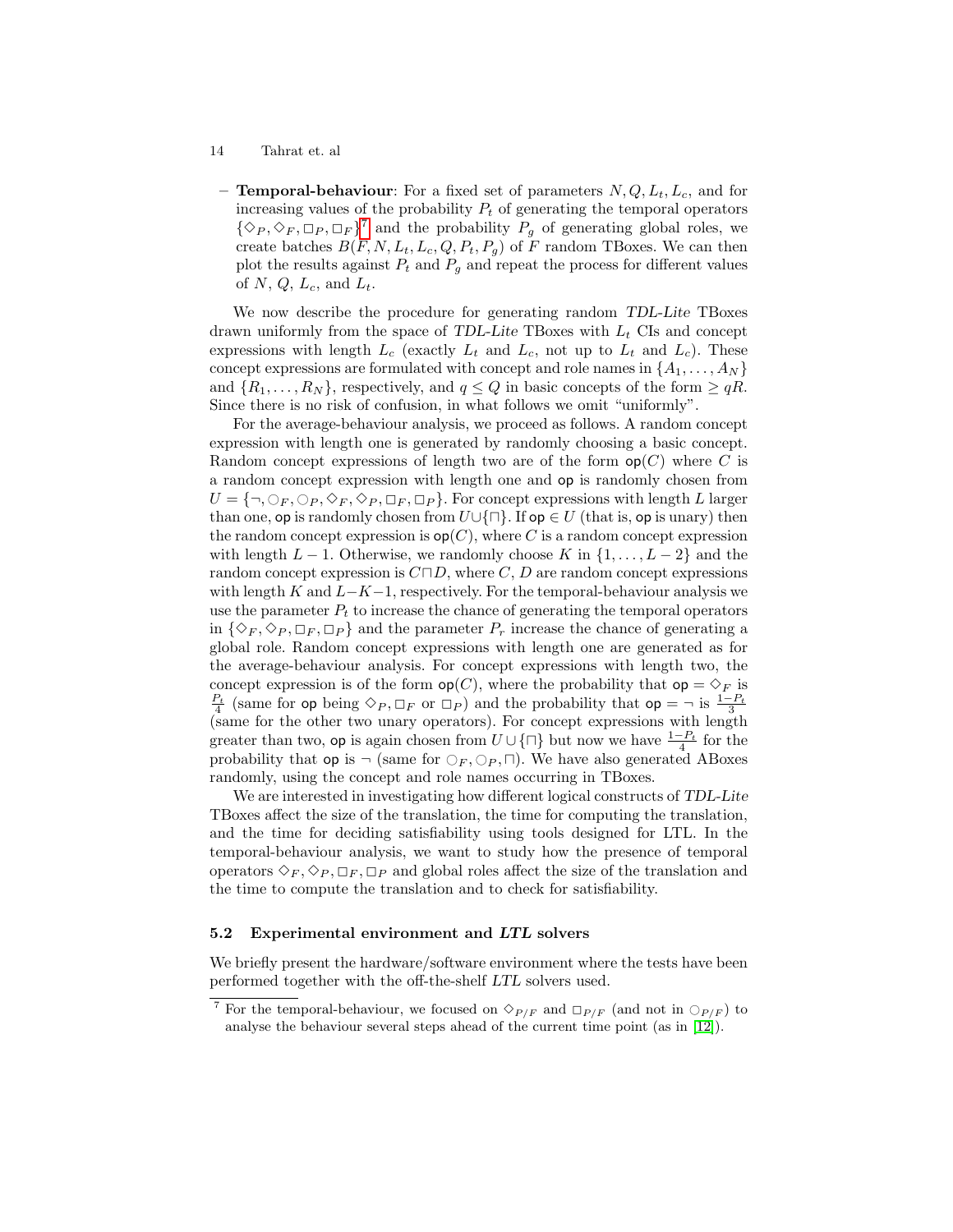Hardware and Software. We run the experiments on a server with 8 Genuine Intel 3.6 GHz processors, and 4 GB memory running Debian GNU/Linux 10 (buster) with 64 bit kernel 4.19.0-8. Run time and memory usage were measured with runlim<sup>[8](#page-14-1)</sup>.

We set the run time to a timeout of 600 CPU seconds, while memory is set up to 1 GB. In the test, we denote with  $T/O'$  the case where the solver either runs out of memory or it times out. With 'Fail' we denote the case where the solver encountered an unexpected error condition.

LTL Solvers. We considered various LTL solvers adopting different reasoning strategies: reduction to model checking, tableau-based algorithms, and temporal resolution. The chosen solvers have been already considered in the literature to test their performances for checking LTL formula satisfiability [\[27,](#page-19-8)[21\]](#page-19-9). As for the solvers based on model checking, we opted for NuXMV using the following options: BDDs (Binary Decision Diagrams), SAT (based on SAT techniques and also denoted as BMC for Bounded Model Checking), and the variant IC3 (known also as *Property Directed Reachability*) [\[11,](#page-18-10)[10,](#page-18-11)[13\]](#page-18-12). BDD is a complete satisfiability technique but it requires space exponential in the number of variables, and it is also sensitive to the variable order. On the other hand, BMC reduces the problem to SAT by testing the formula for satisfiability in models with length bounded by a fixed  $k$ , giving sound but incomplete results. IC3 computes approximations of reachability in a backward-search fashion.

The solver pltl [\[28\]](#page-19-10) implements a tableau-based algorithms. We run pltl with the options graph and tree. Both methods build rooted trees with ancestor cycles but different search strategies (see also [\[19\]](#page-19-11) for details). Compared with the traditional tableau-based translation, Aalta (Another Algorithm for LTL To Büchi Automata)  $[22]$ , implements a new algorithm by introducing the concept of *Obligation Set* for LTL formulas. Aalta integrates two functions: LTL-to-Büchi translation and LTL satisfiability checking. Finally, TRP++UC [\[26\]](#page-19-13) implements temporal resolution, and has been used with the option dfs/bfs (Depth-First search/Breadth-First search). This solver has been built on TRP++ [\[20\]](#page-19-14). Despite the aim of TRP++UC is to extract unsatisfiable cores for LTL, we used the legacy features of TRP++ by running the solver with the unsatisfiable cores option disabled.

### <span id="page-14-0"></span>5.3 Results

In what follows we evaluate the efficiency and the scalability of our tool using two evaluation tests of increasing difficulties. The first test is based on the toy scenarios described in Examples [1](#page-1-0) and [2.](#page-2-1) The second test applies the test method for generating TBoxes randomly, as described in Subsection [5.1.](#page-12-2) Our benchmark is available from [http://crowd.fi.uncoma.edu.](http://crowd.fi.uncoma.edu.ar/temporalDLLite/benchmark/) [ar/temporalDLLite/benchmark/](http://crowd.fi.uncoma.edu.ar/temporalDLLite/benchmark/). We discovered in our experimental evaluation that Aalta presents limitations when the LTL input has more than 1200 propositional variables.

<span id="page-14-1"></span><sup>8</sup> <http://fmv.jku.at/runlim/>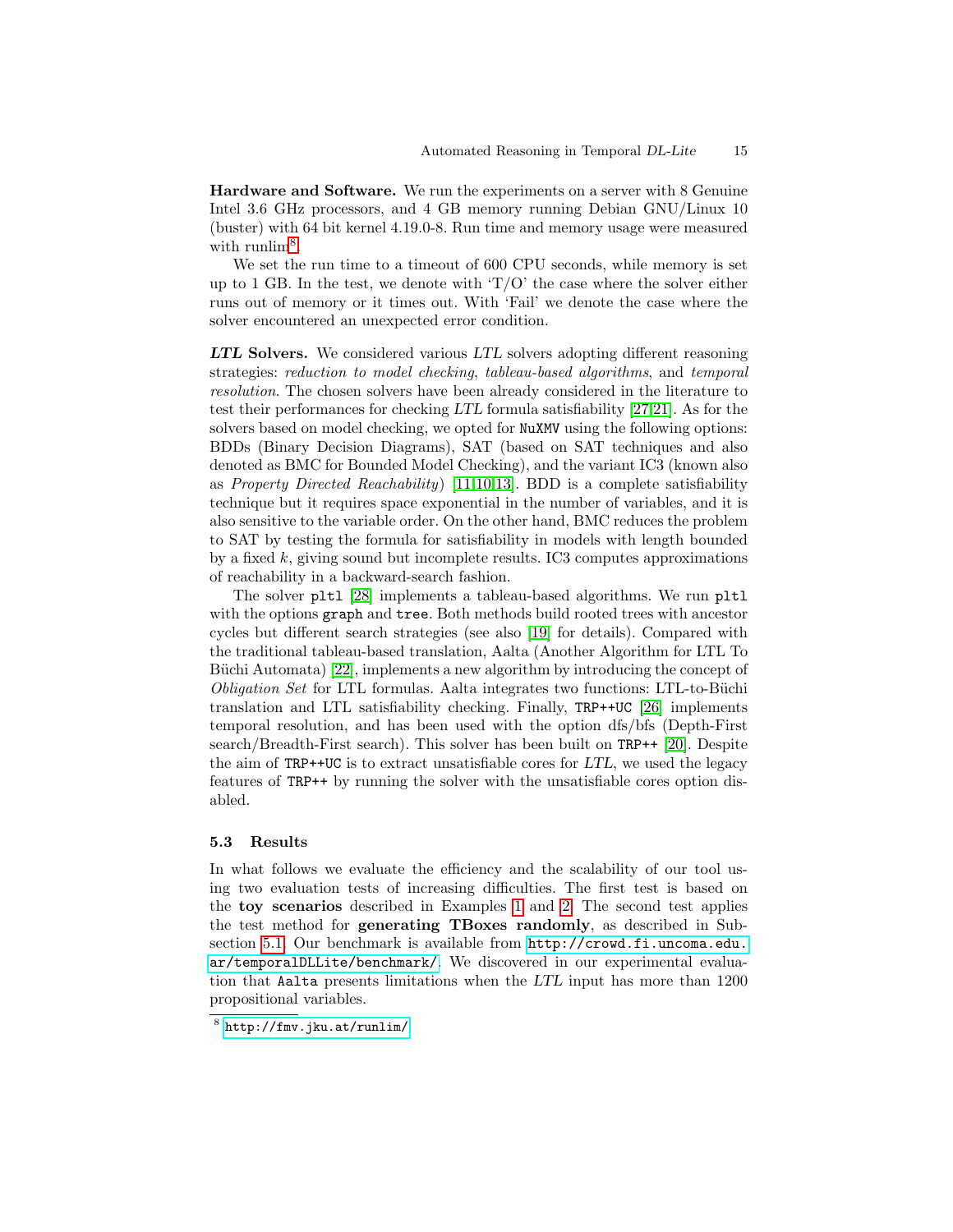<span id="page-15-0"></span>

Fig. 5: Heat map with the runtimes for Example [1.](#page-1-0) Each rectangle represents the runtime in CPU seconds of SAT and UNSAT KBs with ABoxes of increasing size. The

<span id="page-15-1"></span>



Fig. 6: Heat map with the runtimes of Example [2.](#page-2-1) Each rectangle represents the runtime in CPU seconds of SAT and UNSAT KBs with ABoxes of increasing size (the colours are as in the previous figure).

Toy Scenarios Experiment. We report here on the experimental results conducted by pairing the TBoxes of the toy examples, as reported in Section [1,](#page-0-0) with different ABoxes which may yield satisfiable (SAT) and unsatisfiable (UNSAT) KBs. The sizes of the ABoxes vary from 20 to 50 assertions (distributed over different time points). The number of propositional variables in the resulting LTL formula starts from a minimum of 14 variables, for the KB as in Example [1,](#page-1-0) and ranges from 180 to 2336 variables for Example [2](#page-2-1) depending on the increasing sizes of the tested ABoxes. The experimental results for the cases where the TBox is as in Examples [1](#page-1-0) and [2](#page-2-1) are shown in Figures [5](#page-15-0) and [6,](#page-15-1) respectively. For the UNSAT cases, we explicitly inserted inconsistent assertions (e.g., John being both Minor and Adult, in case of Example [1,](#page-1-0) while we added more than 1 name to the same person in case of Example [2\)](#page-2-1). The results, presented in the form of 'heat maps', represent the runtime of the KB satisfiability checking for increasing ABox sizes (in columns) and different solvers (in lines).

Solvers had better performances over SAT instances compared to UNSAT ones, except TRP++ which fails to scale even to small ABoxes. Moreover, NuXMV-SBMC fails regardless the size of the model in UNSAT cases (also when running in the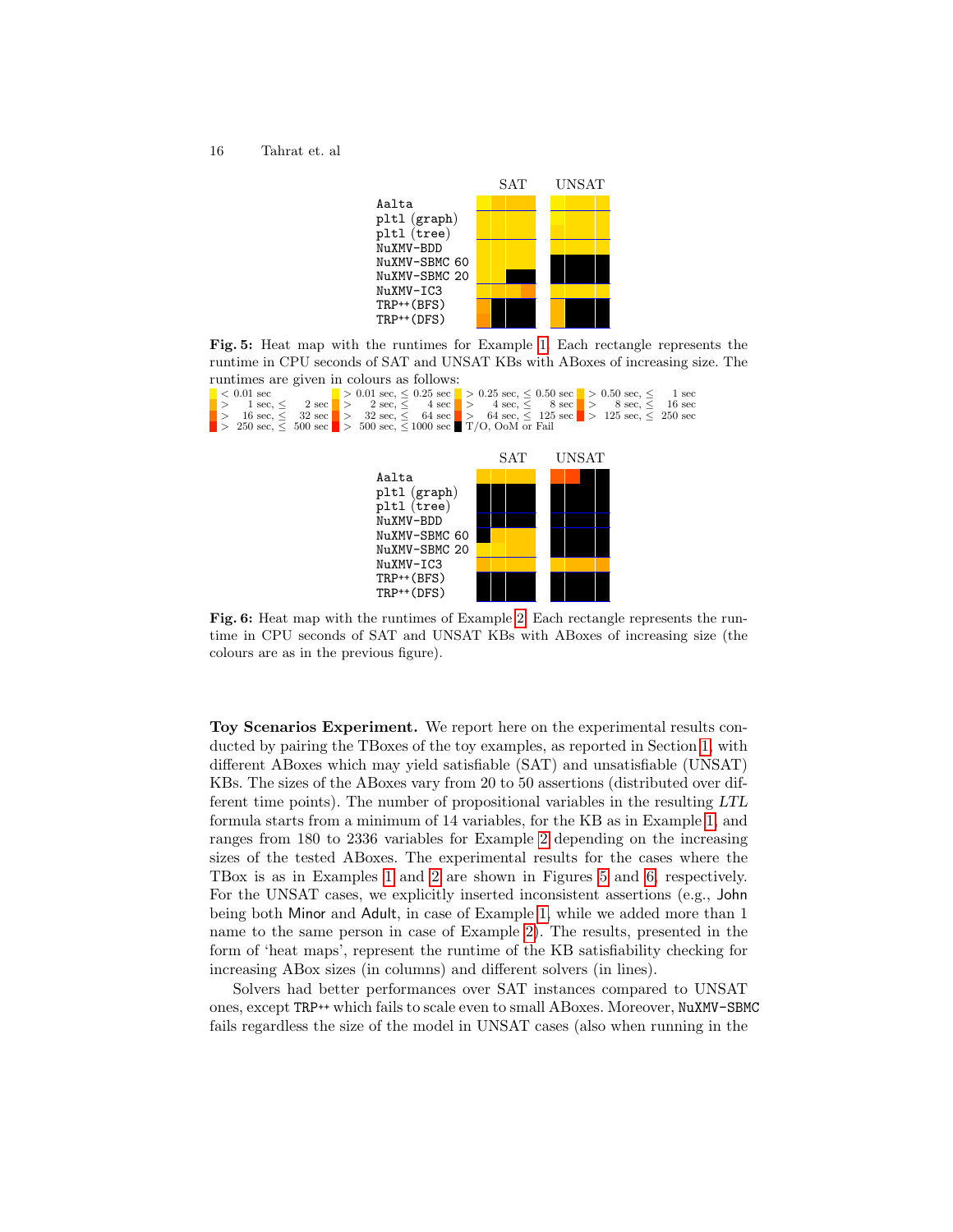<span id="page-16-0"></span>

<span id="page-16-1"></span>Fig. 7: Heat map of the runtimes on randomly generated TBoxes according to the average behaviour (the colors are as in the toy experiments).



Fig. 8: Heat map of the runtimes on randomly generated TBoxes according to the temporal behaviour (the colors are as in the toy experiments).

simpler scenario of Example [1\)](#page-1-0). Considering the experimental setting of Example [1](#page-1-0) (Fig. [5\)](#page-15-0), we note that the best performers over UNSAT cases were NuXMV with BDD and NuXMV with IC3, Aalta and pltl. The more involved setting of Example [2](#page-2-1) clearly shows that the BMC option is the best for the SAT cases while NuXMV with the IC3 option stands out in the UNSAT case. Aalta performs well but only when the LTL input does not exceed 1200 variables.

Randomly Generated TBoxes. With this experiment setting we investigate the reasoning scalability over randomly generated TBoxes (see Section [5.1\)](#page-12-2). These are KBs with an empty ABox and with (mostly) SAT TBoxes. In this is evaluation we only consider LTL solvers that performed well in the previous toy scenarios, namely, NuXMV-SBMC, Aalta, and NuXMV-IC3. Again, we use 'heat maps' to illustrate the obained results. For each solver, the results are reported in two consecutive lines: the first line denoting the case where  $L_c = 5$ , while the second has  $L_c = 10$ . Each square represents the runtime for different values of N according to the following legenda:

– For the average behaviour, TBoxes were generated with the parameters  $F =$ 20,  $N = 1, 3, 5, L_t = 5, 10, 15, 20$  (columns),  $L_c = 5, 10$  (lines), and  $Q = 5$ .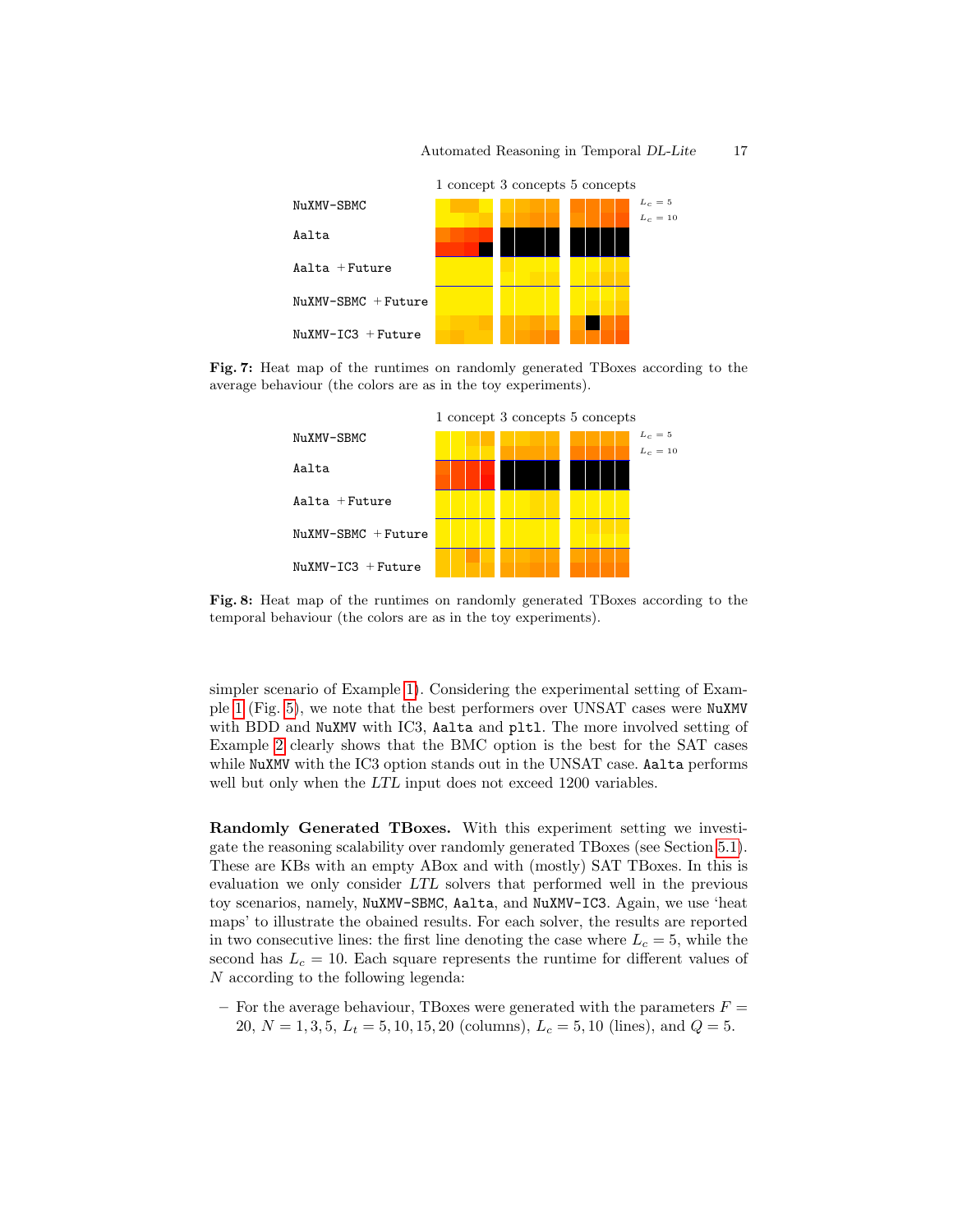– For the temporal behaviour, TBoxes are generated with the parameters  $F =$ 20,  $N = 1, 3, 5, L_t = 10, L_c = 5, 10$  (lines),  $Q = 5, P_t = 0.1, 0.9,$  and  $P_g = 0.7, 0.9$  (the first two columns are with  $P_g = 0.7$  and two values for  $P_t = 0.1, 0.9$ , the last two columns are with  $P_g = 0.9$  and again  $P_t = 0.1, 0.9$ ).

Concerning the number of propositional variables in the resulting LTL formulae and the current experimental setting, the average behaviour generated formulae from 400 and up to 8400 variables  $(L<sub>c</sub> = 5)$ , and from 500 and up to 14500 variables  $(L<sub>c</sub> = 10)$ . On the other hand, the temporal behaviour generated from 400 and up to 3500 variables  $(L<sub>c</sub> = 5)$ , and from 950 and up to 6600 variables  $(L_c = 10)$ .

Due to the increase in the number of variables when removing the past operators, as expected solvers perform better on TBoxes expressed with only future operators (i.e., on  $T^{\mathbb{N}}DL$ -Lite TBoxes) as shown on lines 3, 4 and 5 on both Figures [7](#page-16-0) and [8,](#page-16-1) with the BMC option performing better than IC3. In the general case (presence of both past and future operators), the LTL translation that removes past operators at the cost of a linear increase of the propositional variables makes the reasoning more difficult. Moreover, there is not much difference between the heat map corresponding to the average behavior (Fig. [7\)](#page-16-0) and the one of the temporal behavior (Fig. [8\)](#page-16-1). In our experimental setting, this indicates that the LTL solvers were more affected by the number of propositional variables involved in the formula than by the number of temporal operators in the formula. Once again the BMC option is the best one for reasoning on SAT cases.

## <span id="page-17-0"></span>6 Conclusions

We illustrated the feasibility of automated reasoning on TDL-Lite KBs by leveraging existing off-the-shelf LTL reasoners. We tested both toy examples, where the addition of the ABox makes the toy KBs unsatisfiable, and randomly generated KBs. While the random tests gave a measure of the scalability and robustness of the off-the-shelf solvers while checking TBoxes satisfiability, the setting of the toy scenario was useful to check the behaviours of the solvers when dealing with ABoxes.

To summerize the discoveries, two major culprits in the runtime of solvers are the size of the ABox and the presence of past operators. While reasoners are not able to check formulas with past operators interpreted over the integers, eliminating past operators increases the number of propositional variables in a formula and this penalizes the runtime of the solvers. Better performances have been obtained when checking KBs with just future operators. Concerning ABoxes, the preliminary results show that a brute force approach makes reasoning in the presence of ABoxes almost unfeasable and different approaches need to be investigated.

Being the first attempt ever to check how LTL solvers deal with TDL-Lite KBs we foresee various open research directions to improve the results obtained here. On one side, one could aim at developing algorithms to deal directly with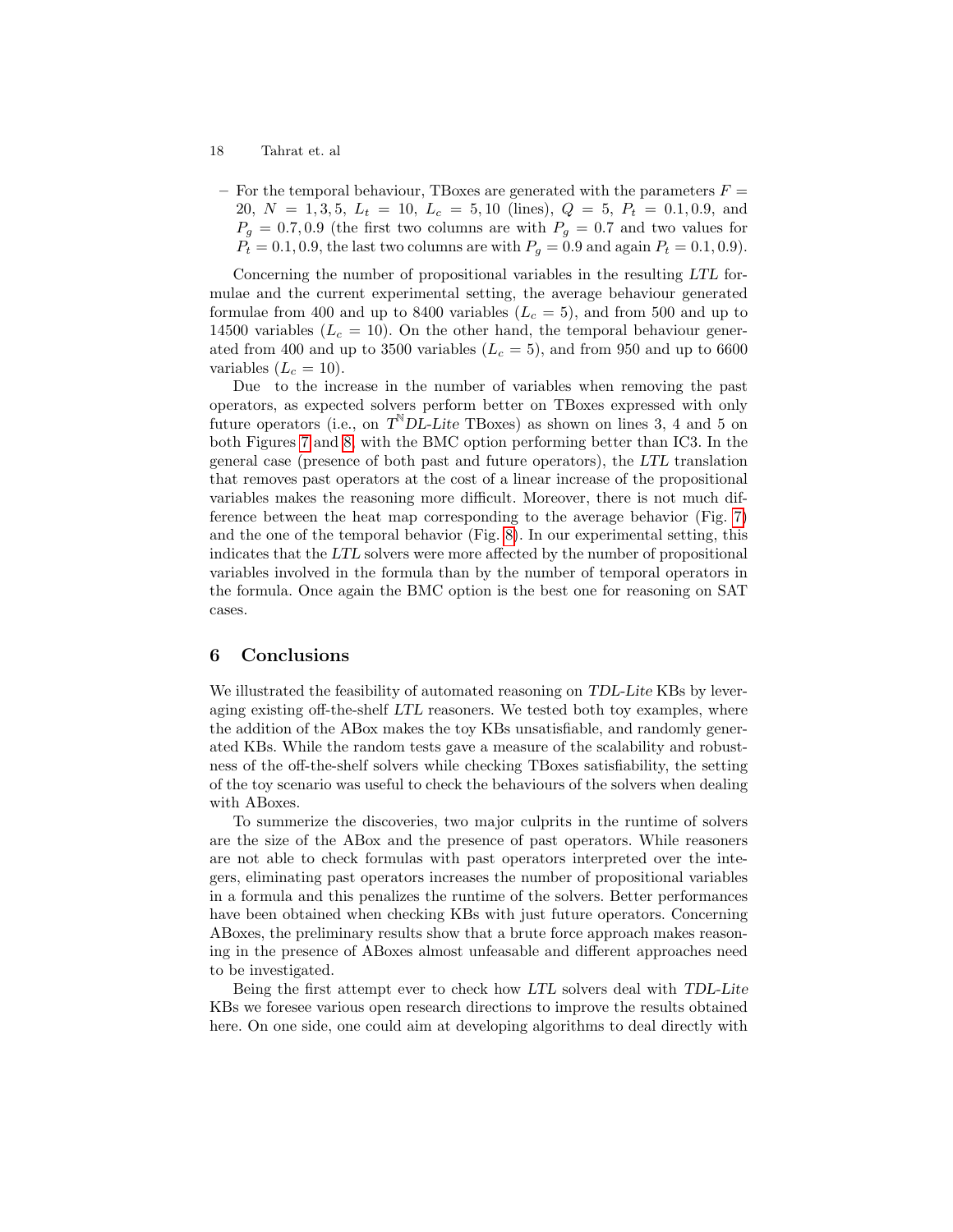the DL/first-order case avoiding the LTL grounding that makes the size of the resulting LTL encoding not manageable, in particular, in the presence of ABoxes. How to deal with ABoxes is still open and current techniques embedded in DL reasoners dealing with real size ABox should be investigated. In this respect, we plan to extend to the temporal case the existing ABox abstraction approaches, which are successfully applied over OWL ontologies [\[14,](#page-19-15)[18\]](#page-19-16).

## References

- <span id="page-18-3"></span>1. A. Artale, D. Calvanese, R. Kontchakov, and M. Zakharyaschev. The DL-Lite family and relations. J. Artif. Intell. Res.  $(JAIR)$ ,  $36(1):1-69$ , 2009.
- <span id="page-18-7"></span>2. A. Artale and E. Franconi. Temporal ER modeling with description logics. In Conceptual Modeling - ER '99, 18th International Conference on Conceptual Modeling, Proceedings, pages 81–95, 1999.
- <span id="page-18-0"></span>3. A. Artale and E. Franconi. Temporal description logics. In Handbook of Temporal Reasoning in Artificial Intelligence, pages 375–388. Elsevier, 2005.
- <span id="page-18-8"></span>4. A. Artale and E. Franconi. Foundations of temporal conceptual data models. In A. Borgida, V. Chaudhri, P. Giorgini, and E. Yu, editors, Conceptual Modeling: Foundations and Applications, volume LNCS 5600 of Lecture Notes in Computer Science, pages 10–35. Springer, 2009. ISBN: 978-3-642-02462-7.
- <span id="page-18-4"></span>5. A. Artale, R. Kontchakov, V. Ryzhikov, and M. Zakharyaschev. Complexity of reasoning over temporal data models. In Proc. of the  $29^{th}$  International Conference on Conceptual Modeling (ER-10), 2010.
- <span id="page-18-2"></span>6. A. Artale, R. Kontchakov, V. Ryzhikov, and M. Zakharyaschev. A cookbook for temporal conceptual data modelling with description logics. ACM Trans. Comput. Log., 15(3):25:1–25:50, 2014.
- <span id="page-18-1"></span>7. F. Baader, S. Ghilardi, and C. Lutz. LTL over description logic axioms. ACM Trans. Comput. Log., 13(3), 2012.
- <span id="page-18-6"></span>8. G. A. Braun, L. A. Cecchi, and P. R. Fillottrani. Taking advantages of automated reasoning in visual ontology engineering environments. In Proc. of the Joint Ontology Workshops 2019 Episode V: The Styrian Autumn of Ontology (JOWO'19), 2019.
- <span id="page-18-5"></span>9. G. A. Braun, C. Gimenez, L. A. Cecchi, and P. R. Fillottrani. crowd: A visual tool for involving stakeholders into ontology engineering tasks. Künstl Intell (2020), 2020.
- <span id="page-18-11"></span>10. R. Cavada, A. Cimatti, M. Dorigatti, A. Griggio, A. Mariotti, A. Micheli, S. Mover, M. Roveri, and S. Tonetta. The NuXMV symbolic model checker. In 26th Int. Conf. on Computer Aided Verification, (CAV), volume 8559 of Lecture Notes in Computer Science, pages 334–342. Springer, 2014.
- <span id="page-18-10"></span>11. A. Cimatti, E. Clarke, E. Giunchiglia, F. Giunchiglia, M. Pistore, M. Roveri, R. Sebastiani, and A. Tacchella. NuSMV 2: An opensource tool for symbolic model checking. In E. Brinksma and K. G. Larsen, editors, Computer Aided Verification, pages 359–364. Springer Berlin Heidelberg, 2002.
- <span id="page-18-9"></span>12. M. Daniele, F. Giunchiglia, and M. Y. Vardi. Improved automata generation for linear temporal logic. In CAV, 1999.
- <span id="page-18-12"></span>13. N. Een, A. Mishchenko, and R. Brayton. Efficient implementation of property directed reachability. In Proc. of the Int. Conf. on Formal Methods in Computer-Aided Design, FMCAD-11, page 125–134, 2011.